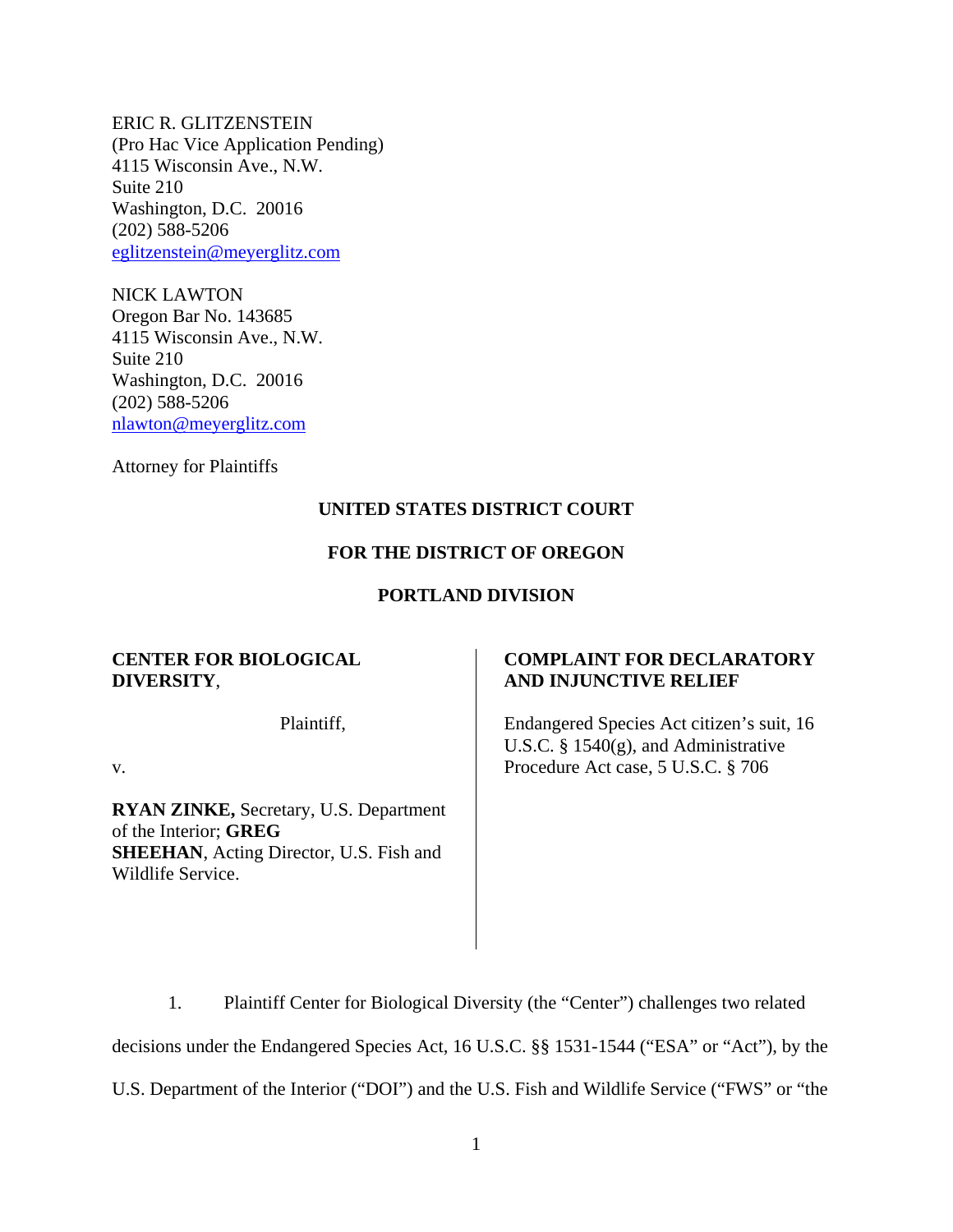Service") pertaining to a critically imperiled Pacific Northwest songbird, the streaked horned lark (*Eremophila alpestris strigata*) (hereafter "lark"). First, Plaintiffs challenge the Service's decision to list the lark as "threatened" rather than affording it the more protective status of "endangered." An "endangered" species is one "which is in danger of extinction throughout all or a significant portion of its range . . . ." 16 U.S.C. § 1532(6). That is the situation facing the lark, which has been reduced to fewer than 1,600 birds scattered in small populations in Oregon and Washington. The best available data reflect that the larks soon will be restricted to only about five percent of their historic range and that the tiny number of remaining larks face myriad threats to their continuing existence. Consequently, it was arbitrary and capricious, and otherwise contrary to the ESA, for the FWS to refuse to list the lark as endangered, and to instead afford the species the less protective threatened designation.

2. The Center also challenges a "special" regulation issued by the FWS pursuant to section 4(d) of the Act. Although the ESA generally prohibits the killing, harming, or other forms of "take" of species listed as endangered, *see* 16 U.S.C. § 1538(a)(1), section 4(d) provides that for species listed as threatened, the Service must issue regulations delineating which activities are prohibited, and such regulations must be "necessary and advisable to provide for the conservation of the species." 16 U.S.C. § 1533(d). However, rather than provide for the conservation of the lark, the section 4(d) rule adopted by the FWS authorizes activities that the Service itself found are detrimental to the species' continued existence, including the mowing, plowing, and burning of occupied lark habitat on agricultural lands during the nesting and breeding season.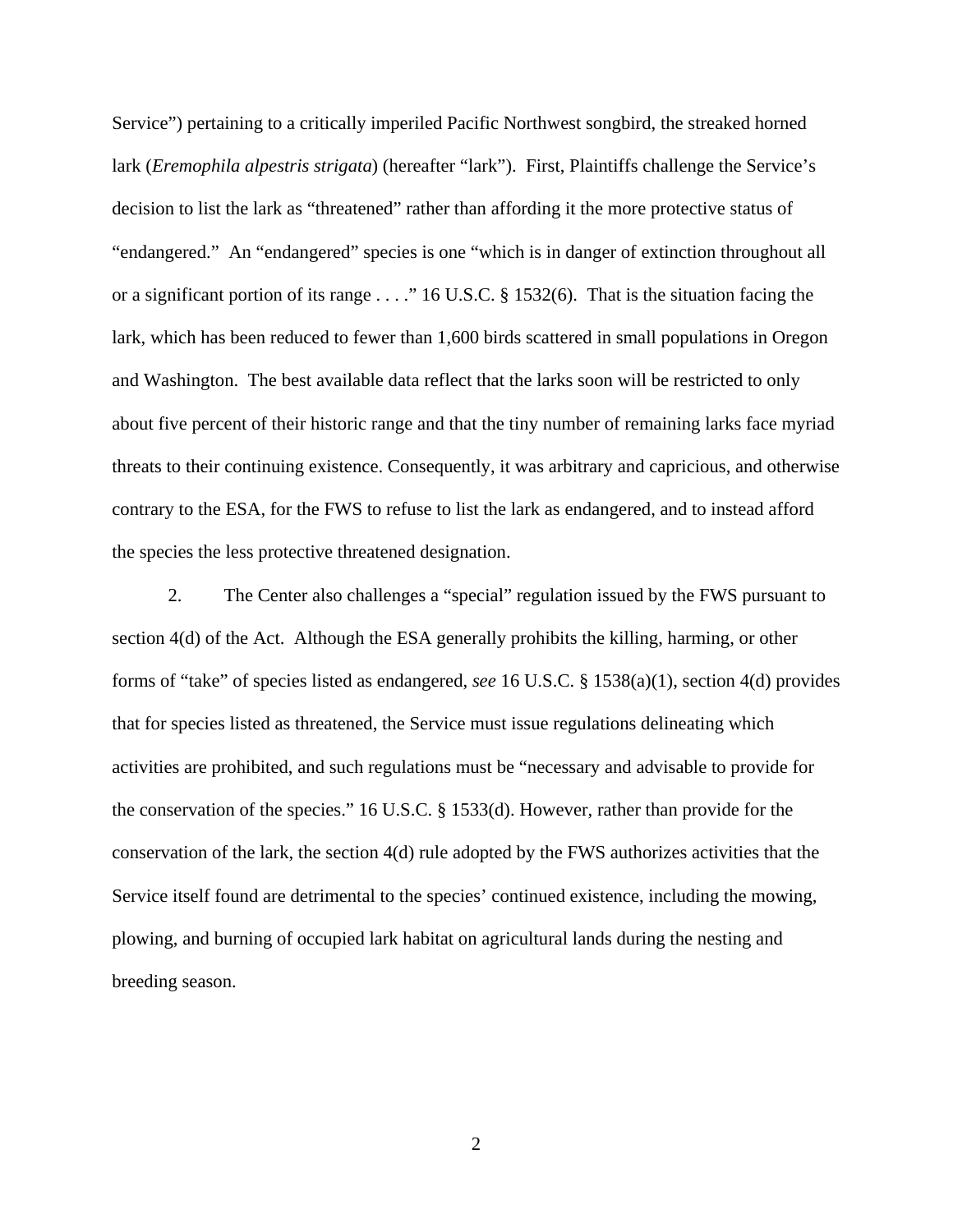3. Pursuant to the ESA and Administrative Procedure Act, 5 U.S.C. § 706 ("APA"), Plaintiffs request a remand of the decision refusing to protect larks as endangered, as well as vacatur and remand of the 4(d) rule.

### **JURISDICTION AND VENUE**

4. This Court has jurisdiction pursuant to section 11(g) of the Endangered Species Act, 16 U.S.C. § 1540(g) and 28 U.S.C. § 1331 (federal question).

5. Venue is proper in this Court pursuant to 16 U.S.C. § 1540(g)(3)(A) and 28 U.S.C. § 1391(e), as this civil action is brought against officers and employees of the United States acting in their official capacities and under the color of legal authority, and a substantial part of the events giving rise to the claim occurred in this district.

6. Pursuant to Local Rule 3-2(b), Divisional Venue is proper in the Portland Division because a substantial part of the events and omissions giving rise to Plaintiffs' claims occurred in this Division. The Oregon Office of the U.S. Fish and Wildlife Service that is located in Multnomah County took the lead in drafting the listing proposals for the streaked horned lark as well as the 4(d) rule for the species. In addition, the fact that the Pacific Regional Office of the FWS is located in Portland further supports venue in this Division. Streaked horned larks can be found in Oregon from islands in the Columbia River south through the Willamette Valley and occur in Clackamas, Polk, Washington, and Yamhill counties in the Portland Division.

## **PARTIES**

7. The Center is a non-profit Internal Revenue Service Code Section 501(c)(3) corporation that is headquartered in Tucson, Arizona, with offices in various locations throughout the country, including Portland, Oregon. The Center works through science, law, and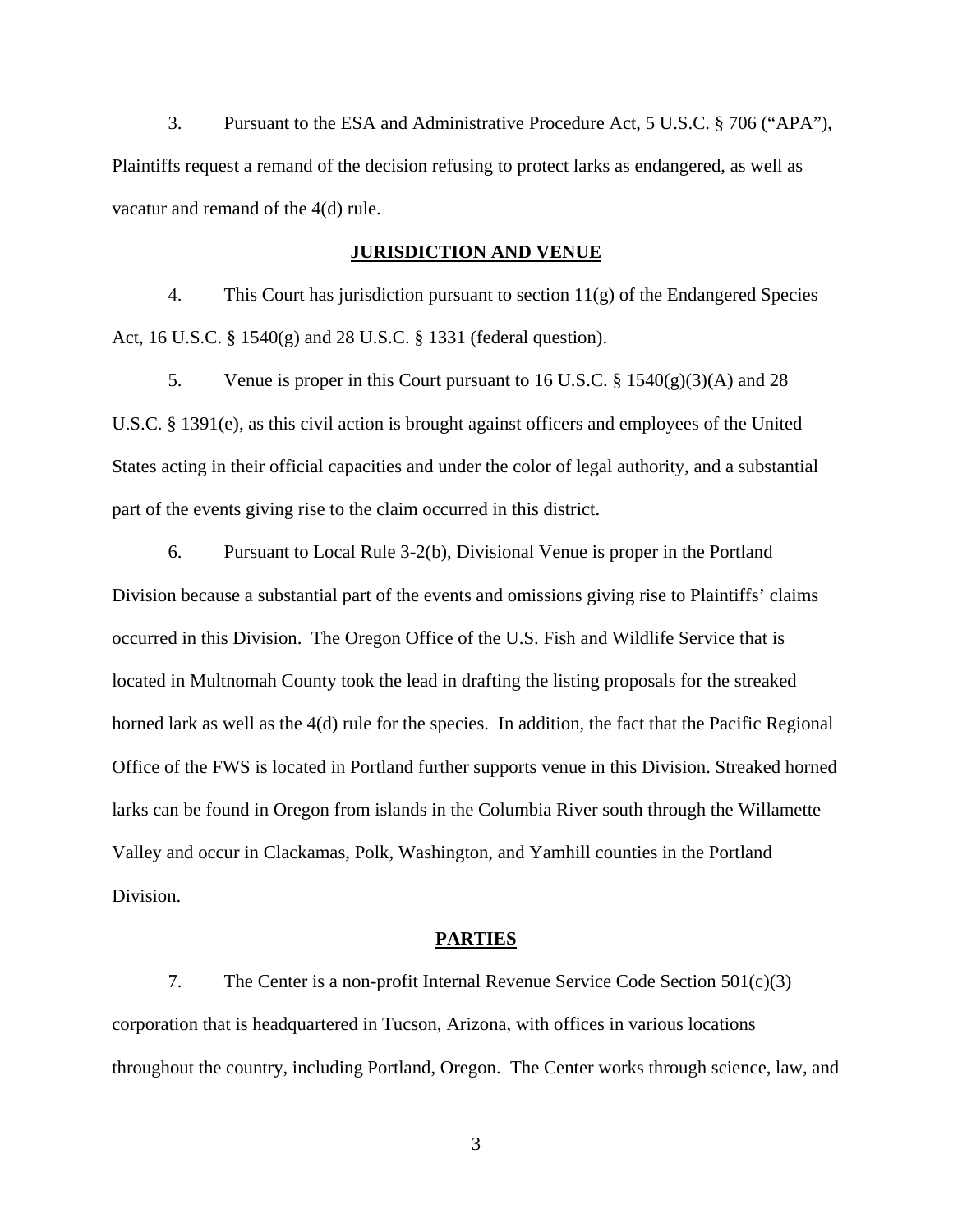policy to secure a future for all species, great or small, hovering on the brink of extinction. The Center is actively involved in species and habitat protection issues. The Center has more than 63,000 members throughout the United States and the world, including more than 1,600 in Oregon.

8. The Center brings this action on its own institutional behalf and on behalf of its members, who derive scientific, aesthetic, recreational, and spiritual benefits from streaked horned larks and their habitat. The Center has members that endeavor to observe streaked horned larks in the wild and have ongoing interests in the species and its habitat. The Center's members have concrete future plans to visit the birds' habitat and try to observe streaked horned larks in the wild. The interests of the Center and its members in observing, studying, and otherwise enjoying streaked horned larks and their habitat, and in obtaining and disseminating information regarding the survival of this species have been harmed, and will continue to be harmed, by Defendants' actions and would be redressed by the relief sought in this case.

9. Defendant Ryan Zinke is the Secretary of the Department of the Interior and has ultimate statutory responsibility for implementing the ESA. Secretary Zinke is sued in his official capacity.

10. Defendant Greg Sheehan is Acting Director of the U.S. Fish and Wildlife Service, a federal agency within the U.S. Department of the Interior that has been delegated primary authority for day-to-day administration of the ESA with respect to terrestrial species. Acting Director Sheehan is sued in his official capacity.

## **STATUTORY AND REGULATORY FRAMEWORK**

11. Congress passed the ESA to "provide a program for the conservation of . . . endangered species and threatened species," and "provide a means whereby the ecosystems upon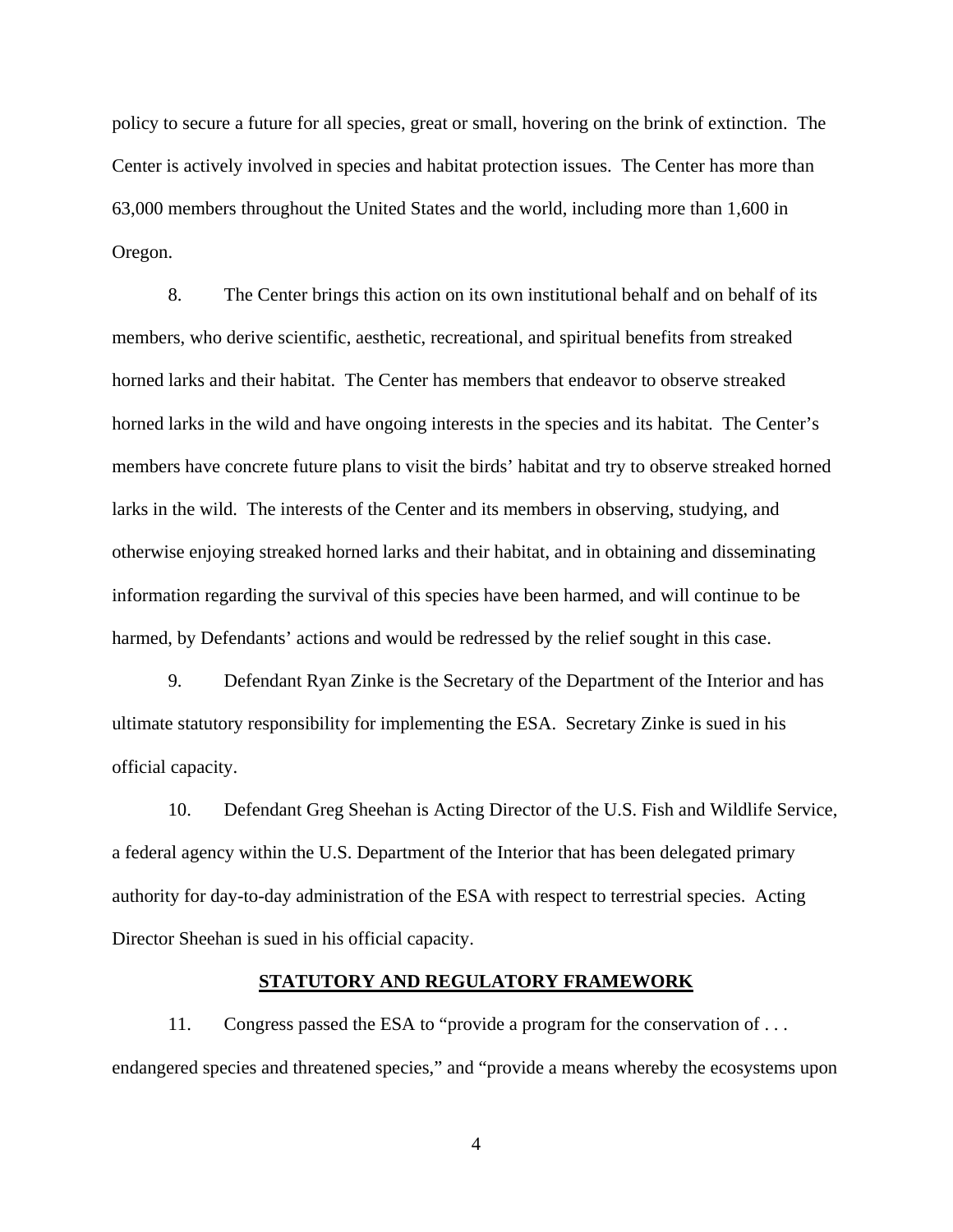which endangered species and threatened species depend may be conserved." 16 U.S.C. § 1531(b). The ESA is "the most comprehensive legislation for the preservation of endangered species ever enacted by any nation." *TVA v. Hill*, 437 U.S. 153, 180 (1978).

12. The ESA provides for the protection of species that are listed as "endangered" or "threatened." 16 U.S.C. § 1533. The Act defines an endangered species as "any species which is in danger of extinction throughout all or a significant portion of its range," and a threatened species as "any species which is likely to become an endangered species within the foreseeable future throughout all or a significant portion of its range." *Id*. §§ 1532(6), (20).

11. The Service must list a species as endangered or threatened based on the presence of any one of five factors: the present or threatened destruction, modification, or curtailment of its habitat or range; overutilization for commercial, recreational, scientific, or educational purposes; disease or predation; the inadequacy of existing regulatory mechanisms; or other natural or manmade factors affecting its continued existence. 16 U.S.C. §§ 1533(a)(1)(A)-(E).

12. The Service must determine whether the species is endangered or threatened "throughout all or a significant portion of its range." *Id*. §§ 1532(6), (20).

13. In making its listing determinations, the Service must use the "best scientific and commercial data available . . . ." 16 U.S.C. § 1533(b)(1)(A); 50 C.F.R. § 424.11(b).

14. The listing of a species as "endangered" under the ESA triggers prohibitions under Section 9 of the Act, 16 U.S.C. § 1538, that apply to any "person," as broadly defined by the Act. *Id*. § 1532(13).

15. Among the prohibitions in Section 9 is the prohibition on "take." 16 U.S.C. § 1538(a)(1)(B). "Take" is defined to include "to harass, harm, pursue, hunt, shoot, wound, kill, trap, capture, or collect, or to attempt to engage in any such conduct." *Id*. § 1532(18). "Harm" is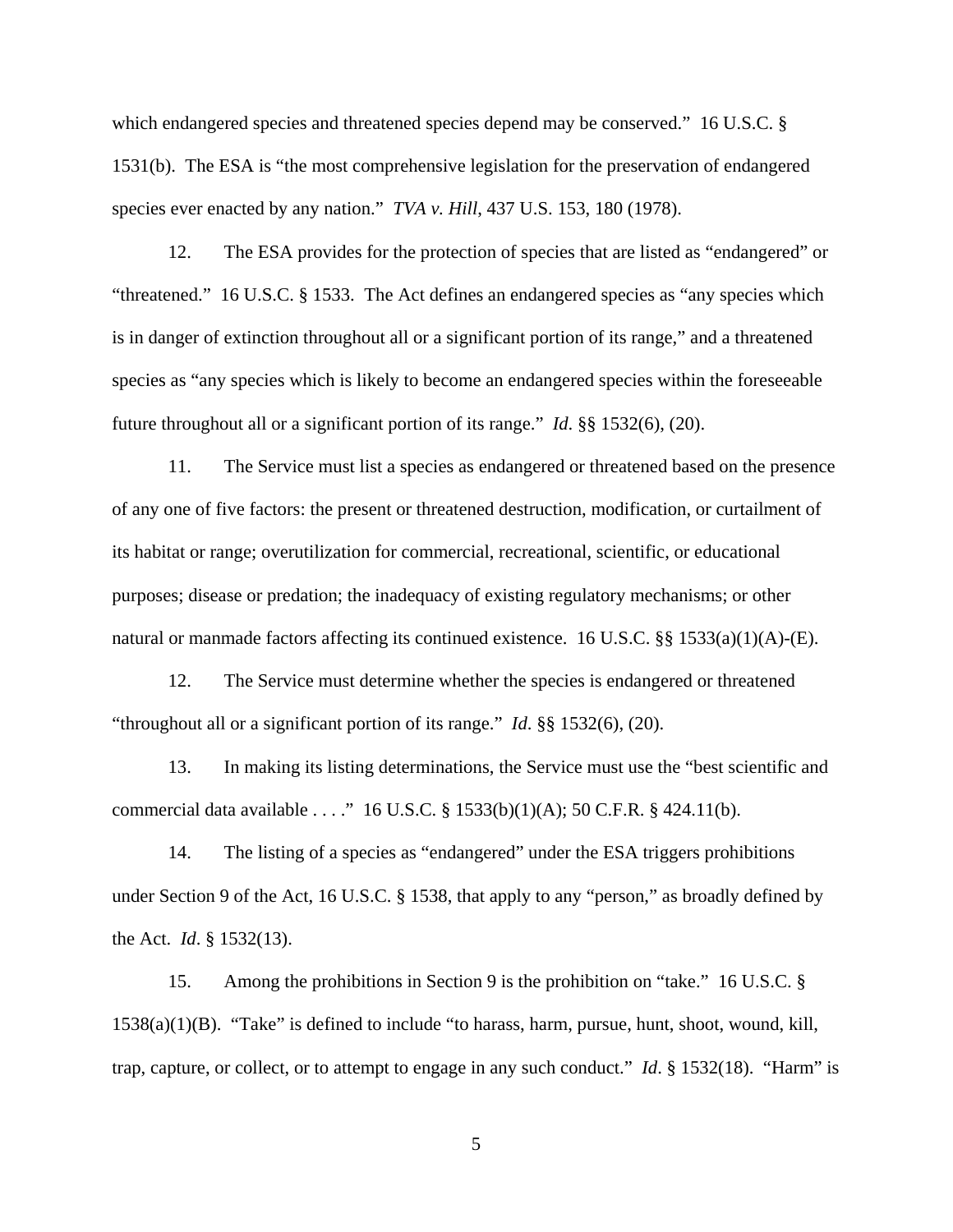further defined to include significant habitat modification or degradation which "actually kills or injures fish or wildlife by significantly impairing essential behavioral patterns, including, breeding, spawning, rearing, migrating, feeding or sheltering." 50 C.F.R. § 17.3.

16. The ESA's take provisions do not automatically apply to species listed as threatened. Rather, section 4(d) of the Act provides that the Service "shall issue such regulations as [it] deems necessary and advisable to provide for the conservation" of threatened species, 16 U.S.C. § 1533(d), and that the Service "may" extend any of the prohibitions in Section 9 of the Act, including the take prohibition, to threatened species. *Id.* 

17. The ESA defines "conservation" to mean "the use of all methods and procedures which are necessary to bring any endangered species or threatened species to the point at which the measures provided pursuant to this chapter are no longer necessary. Such methods and procedures include, but are not limited to, all activities associated with scientific resources management such as research, census, law enforcement, habitat acquisition and maintenance, propagation, live trapping, and transplantation, and, in the extraordinary case where population pressures within a given ecosystem cannot be otherwise relieved, may include regulated taking." 16 U.S.C. § 1532(3).

18. Shortly after the ESA was enacted, the Service exercised its authority under Section 4(d) by extending the prohibition on "take" in Section 9 of the ESA to all threatened species. 50 C.F.R. § 17.31(a); 40 Fed. Reg. 44,412, 44,414 (Sept. 26, 1975). Consequently, unless the FWS adopts a section 4(d) rule that is tailored to a particular species, a species listed as threatened benefits from the same broad prohibition on unauthorized take as an endangered species. *See* 50 C.F.R. § 17.31(c) ("[w]henever a special rule in §§ 17.40 to 17.48 applies to a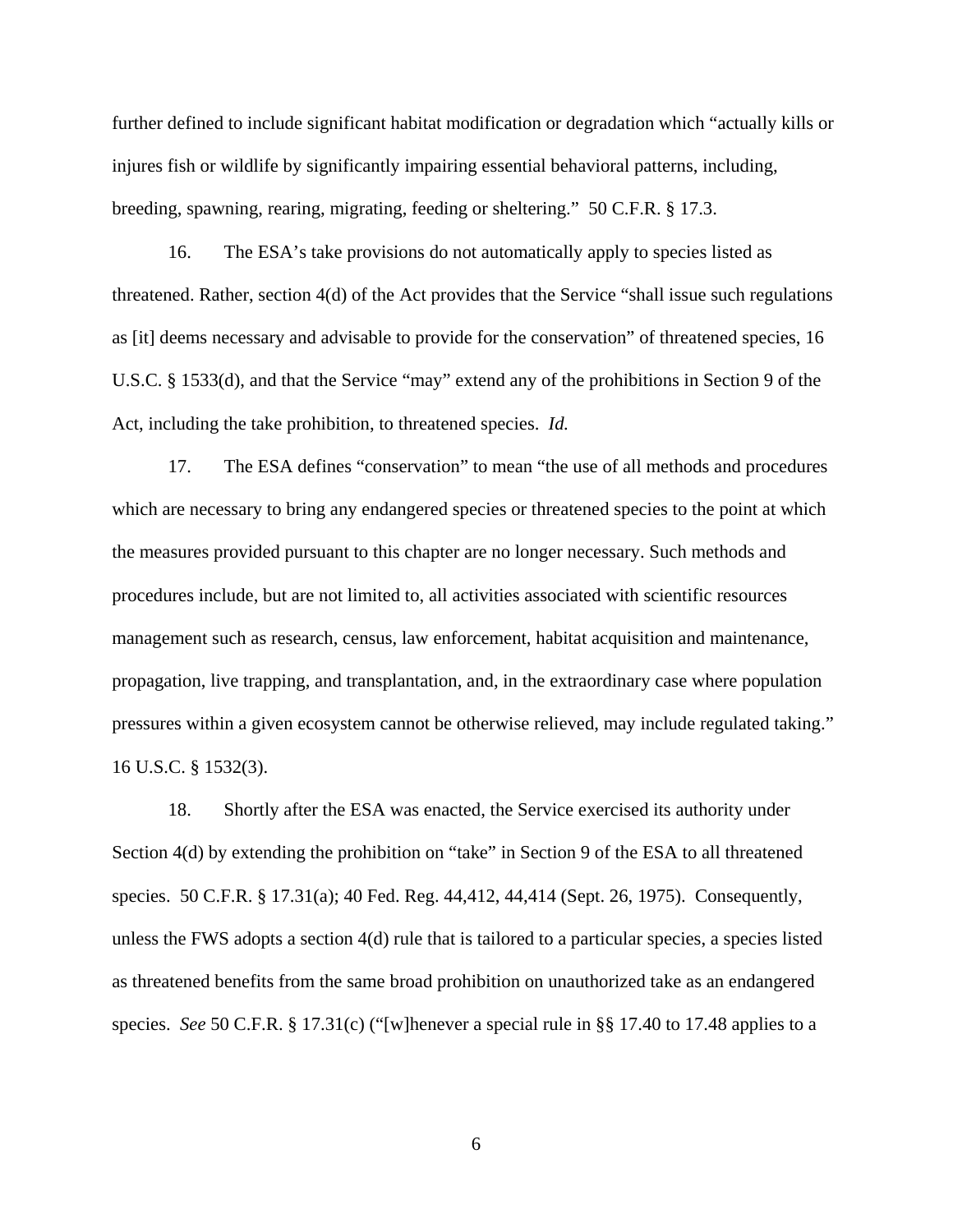threatened species, none of the provisions of paragraphs (a) and (b) of this section will apply" because the "special rule will contain all the applicable prohibitions and exceptions").

19. The ESA provides that the FWS may, under specified circumstances, authorize the take of endangered and threatened species that would otherwise be prohibited. Section 10 provides that for a take that is "incidental to, and not the purpose of, the carrying out of an otherwise lawful activity," the Service may authorize the take when certain criteria are satisfied, including that the permit applicant submits a "conservation plan" specifying "the impact which will likely result from such taking" and "what steps the applicant will take to minimize and mitigate such impacts . . . ." 16 U.S.C. §§ 1539(a)(1)(A), (a)(2)(A). Likewise, section 7 of the Act establishes a mechanism whereby take of listed species may be authorized by the FWS when a federal agency undertakes, funds, or authorizes an action that affects listed species. *Id*. § 1536. The federal agency must "consult" with the FWS, and for actions that the FWS determines will cause take but not jeopardize the continued existence of the species, the Service must "specif[y] the impact of such incidental taking on the species" and "specif[y] those reasonable and prudent measures that the [FWS] considers necessary or appropriate to minimize such impact." *Id*. §  $1536(b)(4)$ .

#### **FACTUAL BACKGROUND**

#### **Streaked Horned Larks**

19. Found only in the Pacific Northwest, streaked horned larks are small, grounddwelling songbirds with yellow faces and mostly brown bodies with a dark brown or black back, a ruddy nape, and light colored underparts.

20. Streaked horned larks are best known for their conspicuous feathered tufts that appear as horns on their heads.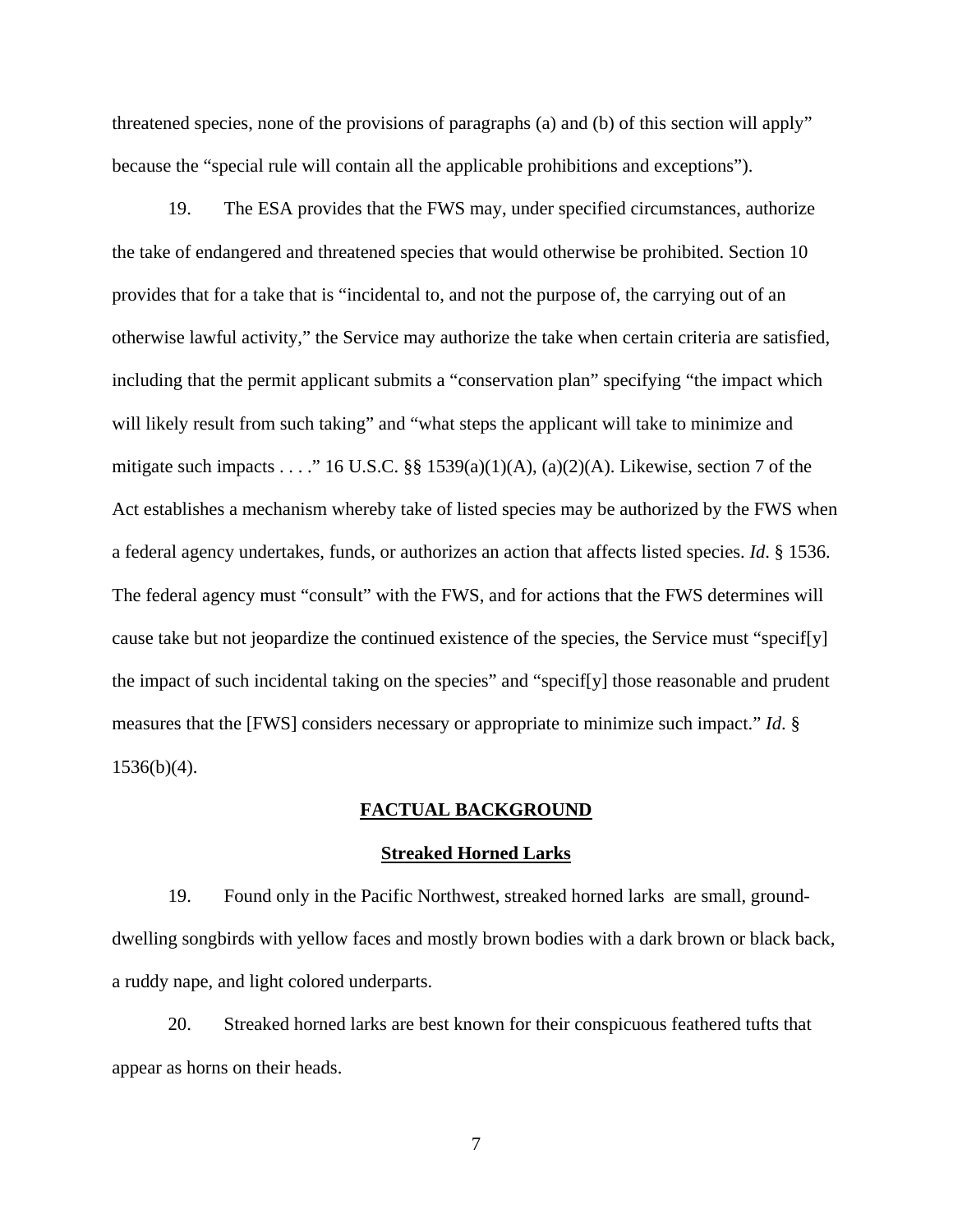

National Park Service Photograph

21. Once common throughout the region, streaked horned larks were found in grasslands and prairies west of the Cascade Mountains from southern British Columbia through southern Oregon. Today, streaked horned larks are extirpated from the San Juan Islands, northern Puget Sound, the Rogue and Umpqua Valleys in Oregon, and all of the species' former range in Canada.

22. The species has already lost 90 percent of its historic range.

23. Streaked horned larks prefer flat areas with sparse vegetation and the birds are generally found in open landscapes of 300 acres or more. Historically, lark habitat was created and maintained by seasonal flooding, fires, and other natural processes. Because of human interference with those processes and other forms of habitat destruction and degradation, at present lark habitat is most often created by human manipulation of the landscape, such as mowing, plowing, and burning. In addition to prairies, grasslands, and coastal areas, the birds rely on maintained areas around airports and military bases, as well as fallow fields, grass fields, and barren areas in between agricultural fields.

24. Adult larks eat grass and weed seeds and feed their young insects.

25. Streaked horned larks nest in prairies, dunes, mudflats, estuaries, sandy beaches, sparsely vegetated grasslands, and similar habitat. Nesting occurs from mid-April to August in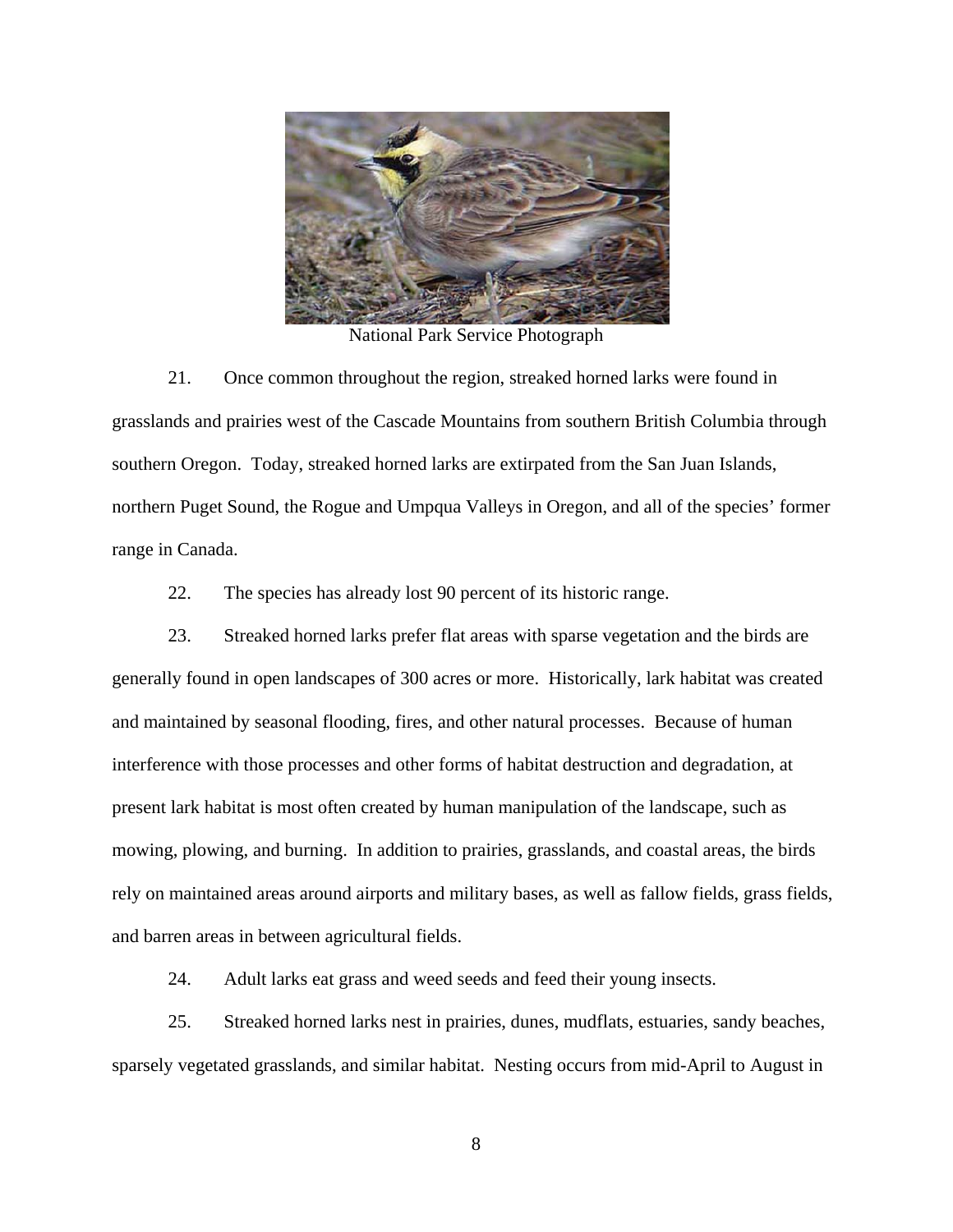depressions in the ground lined with soft vegetation. Streaked horned larks tend to return to their natal nests each year and on average produce three eggs.

26. The sparse remaining lark habitat is dwindling due to conversion to agriculture and urban development, loss of natural disturbance regimes and resulting woody plant encroachment, and incompatible management practices. For example, when agricultural fields are converted to vineyards or are used to produce crops such as blueberries or broccoli, they cease to provide larks with habitat for breeding. Loss and fragmentation of habitat, including destruction of 98 percent of native grasslands on the West Coast, has caused drastic declines in streaked horned lark populations.

27. While habitat loss and fragmentation have decimated streaked horn lark numbers, the birds face several other threats as well. Streaked horned larks are imperiled by sources of direct mortality events in their range. Larks frequently use areas around airports, which are routinely mowed and maintained. Although these activities provide habitat for the larks, mowing and ground maintenance at airports also crushes the birds, their young, and their nests and causes adult birds to abandon their nests. Larks may also be killed in collisions with aircraft.

28. Streaked horned larks also use fallow or recently burned agricultural fields and grass seed farms, but are subject to crushing, flushing, and nest loss from plows and other farm vehicles. Human recreational use of prairies, grasslands, and coastal areas used by larks also results in trampling by people, dogs, and horses. Lark habitat on islands in the Columbia River is often created or maintained by dredge spoil dumping, but dredge spoil dumping can bury nests, young, and/or adults and has resulted in lark mortality.

29. Larks are also gravely imperiled by their extremely small population numbers and associated genetic concerns. Fewer than 1,600 streaked horned larks remain today, and these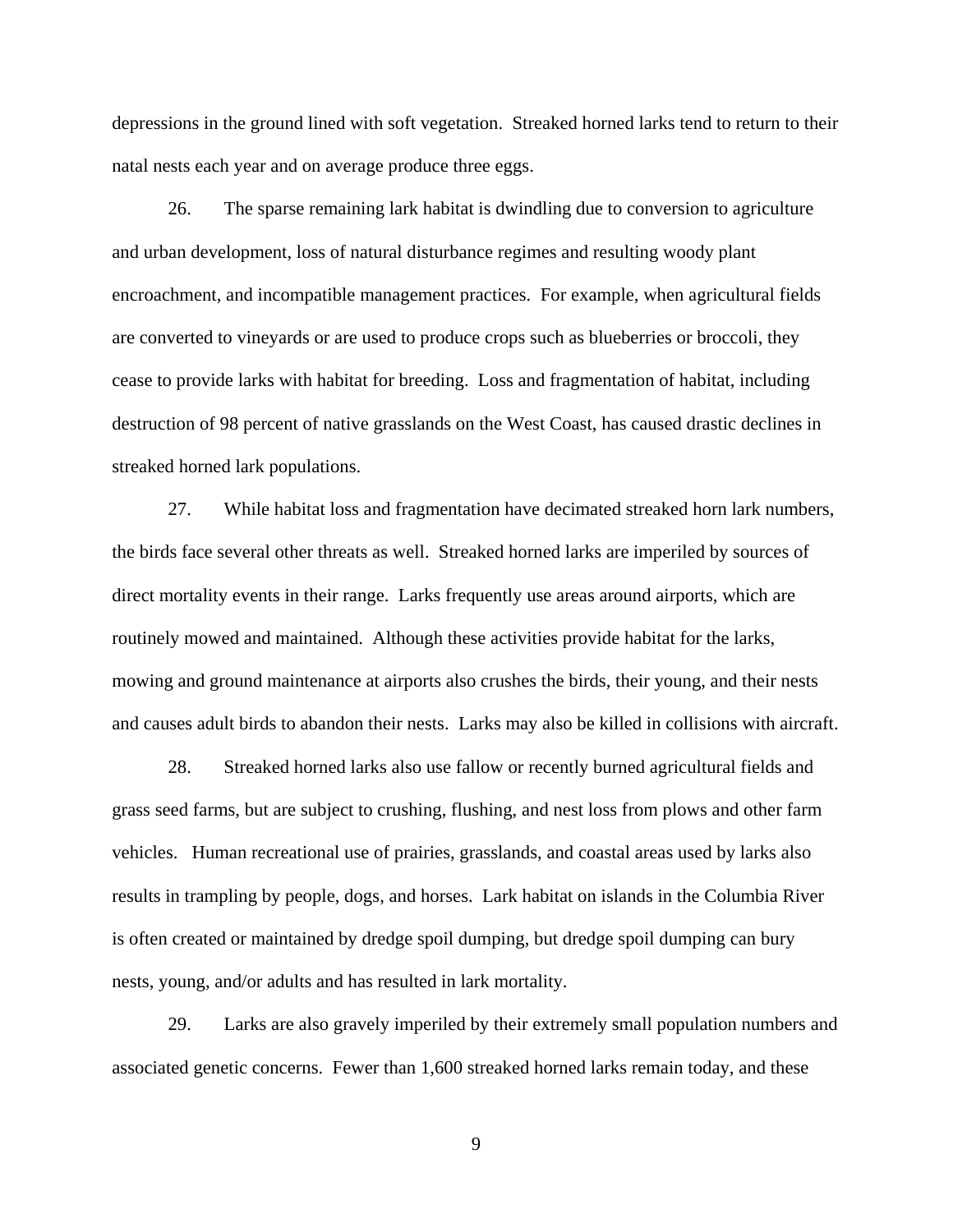birds are scattered in fragmented populations in Oregon and Washington. Low nesting success and lack of interchange between populations is leading to genetic bottlenecking, inbreeding, and a lack of genetic viability, which make the species more vulnerable to extinction.

30. Streaked horned larks in Washington occur on the South Puget Sound, on the Washington coast, and on islands and dredge disposal sites in the lower Columbia River. In its listing decision, the FWS found that the "total estimated population of streaked horned larks in these areas is 270-310 birds"; that the population of larks in these areas "is declining by 40 percent per year"; and that an analysis of the best available data concluded that "streaked horned larks in Washington "would likely become extirpated within 25 years." 78 Fed. Reg. at 61,498.

31. The Willamette Valley in Oregon provides the only other occupied habitat for the small and vulnerable population of larks. . The total population in the Willamette Valley is estimated at only 900 to 1,300 birds, and the FWS has found that this small population is also "declining," albeit at a somewhat slower pace than larks in Washington. 78 Fed. Reg. at 61,498.

32. Very small populations of larks are at high risk of extinction from stochastic events, i.e., future events such as extreme weather conditions or outbreaks of disease that will likely occur but cannot be predicted with precision. Because a majority of the remaining streaked horned larks winter together primarily either in the Willamette Valley or on islands in the Columbia River, they are extremely vulnerable to unpredictable but devastating events.

#### **The FWS's Proposed Listing and Section 4(d) Rules**

33. The Service first considered the lark as a candidate for ESA listing in 2001. *See* 66 Fed. 54,808 (Oct. 30, 2001). In 2002, the Center and other conservation groups formally petitioned the Service to protect streaked horned larks under the ESA.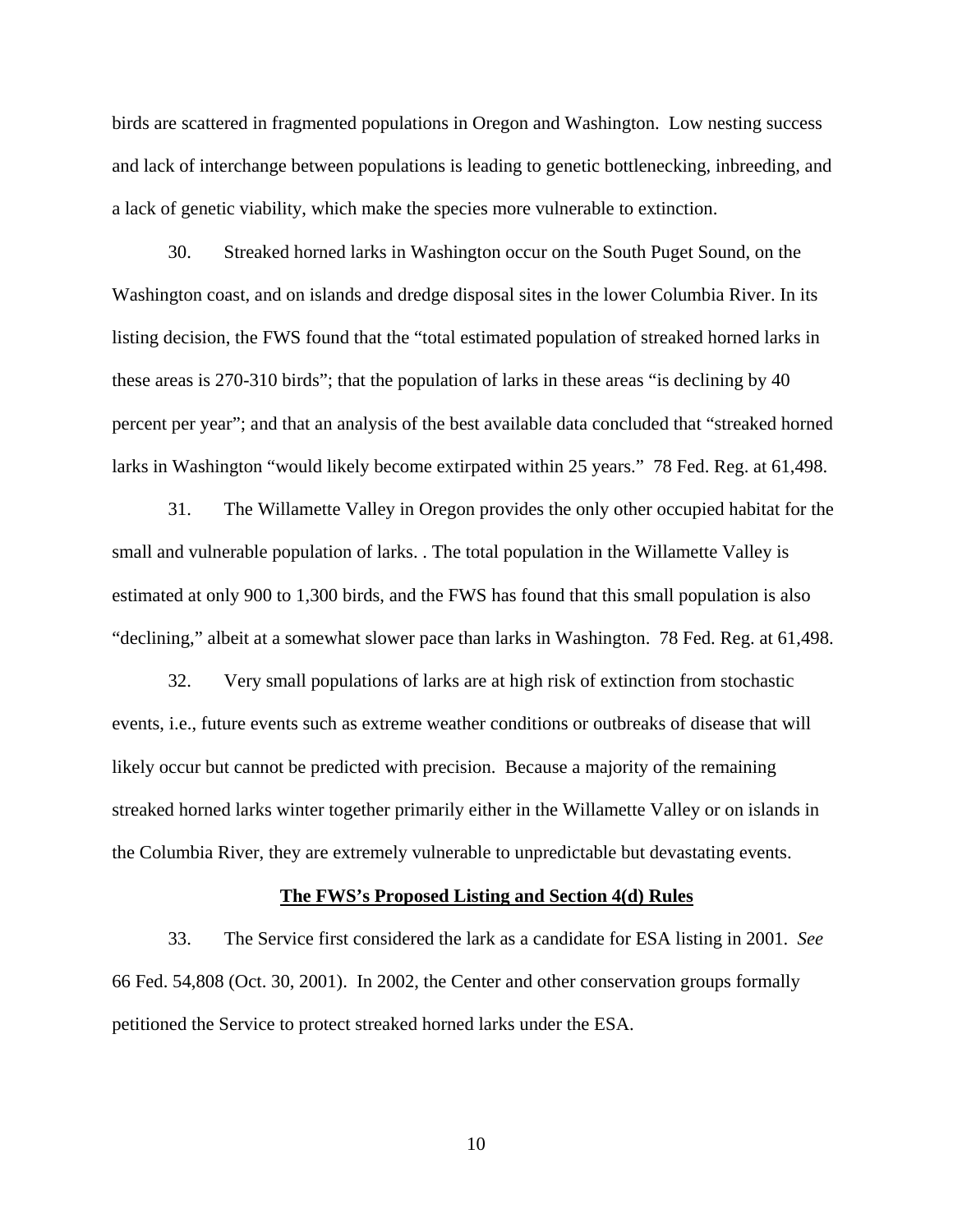34. In 2006, the FWS assigned the lark a "listing priority number" of 3, which meant that the Service believed that the lark faced "imminent threats of a high magnitude . . . ." 78 Fed. Reg. at 61,453; *see also* 71 Fed. Reg. 53,756 (Sept. 12, 2006). Nonetheless, the Service failed to take any action at that time or for the next several years to proceed with listing of the lark.

5. As a result of a 2011 settlement agreement between the Center and the Service requiring the agency to make decisions on whether to list a number of species, the FWS committed to a timetable for either proceeding with listing of the lark or determining that such listing was unwarranted.

36. On October 11, 2012, the FWS formally proposed protecting the lark under the ESA. *See* 77 Fed. Reg. 61,938 (Oct. 11, 2012). The Service explained that, although the lark's breeding range historically extended from southern British Columbia to southwestern Oregon and the species was "described as a common summer resident" and "abundant" in various locations throughout this range, the "lark has been extirpated as a breeding subspecies throughout much of its range, including all of its former range in British Columbia, the San Juan Islands, the northern Puget Trough, the Washington coast north of Grays Harbor, the Oregon coast, and the Rogue and Umpqua Valleys in southwestern Oregon." *Id*. at 61,946-97. The Service further explained that the lark's "range has contracted from both the north and the south simultaneously" and that the total population has been reduced to "about 1,170-1,610 individuals" in a handful of locations in Oregon and Washington. *Id*. at 61,948.

37. The Service's proposal explained that the "current range of the streaked horned lark can be divided into three regions: (1) The south Puget Sound in Washington; (2) the Washington coast and lower Columbia River islands (including dredge spoil deposition sites near the Columbia River in Portland, Oregon); and (3) the Willamette Valley in Oregon." 77 Fed.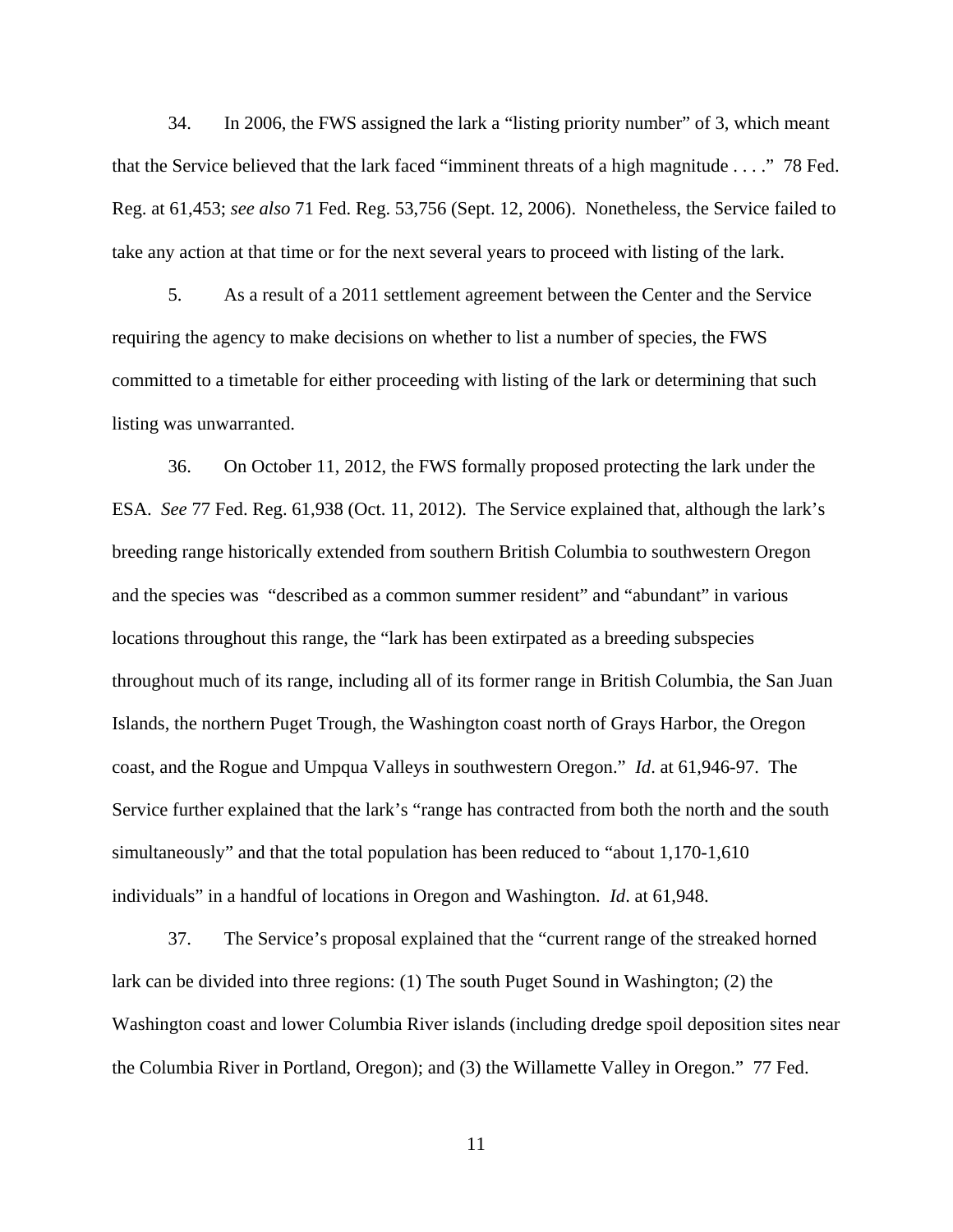Reg. at 61,947. The proposal described the lark's status in the Washington and Columbia River portions of the species' range in particularly dire terms, explaining that the "population is declining precipitously," with one study "estimat[ing] that the population of streaked horned larks was declining by 40 percent per year" and another study "conclud[ing] that there is a high probability of south Puget Sound population loss in the future given the low estimates of fecundity and adult survival along with emigration out of the Puget Sound." *Id*. at 61,948. The proposal stated that "[w]e do not have population trend data in Oregon that is comparable to the study in Washington," but explained that there are only "about 900 – 1,300 breeding streaked horned larks in the Willamette Valley," with the largest known population breeding at the Corvallis Municipal Airport, where mowing and other activities designed to facilitate airport operations also create suitable lark habitat but place larks at risk of collision with aircraft. *Id*.

38. The FWS's proposed listing rule set forth myriad threats to the lark. In addition to the fact that "subspecies may disappear from [the south Puget Sound of Washington] in the near future," the Service explained that there are "many other ongoing threats to the streaked horned lark's habitat throughout its range, including: (1) Conversion to agriculture and industry; (2) loss of natural disturbance processes such as fire and flooding; (3) encroachment of woody vegetation; (4) invasion of coastal areas by nonnative beachgrasses; and (5) incompatible management practices." 77 Fed. Reg. at 61,955. In addition, the FWS stated that "[b]ecause the populations of streaked horned larks are declining and small, we find that [the] effect of the threat of predation is resulting in a significant impact on the species," *id*. at 61,957; that in the absence of ESA listing "existing regulatory mechanisms are not adequate to reduce the threats . . . [to the] streaked horned lark now or in the future," including because "[m]ost of the sites used by streaked horned larks require management to maintain the low vegetative structure and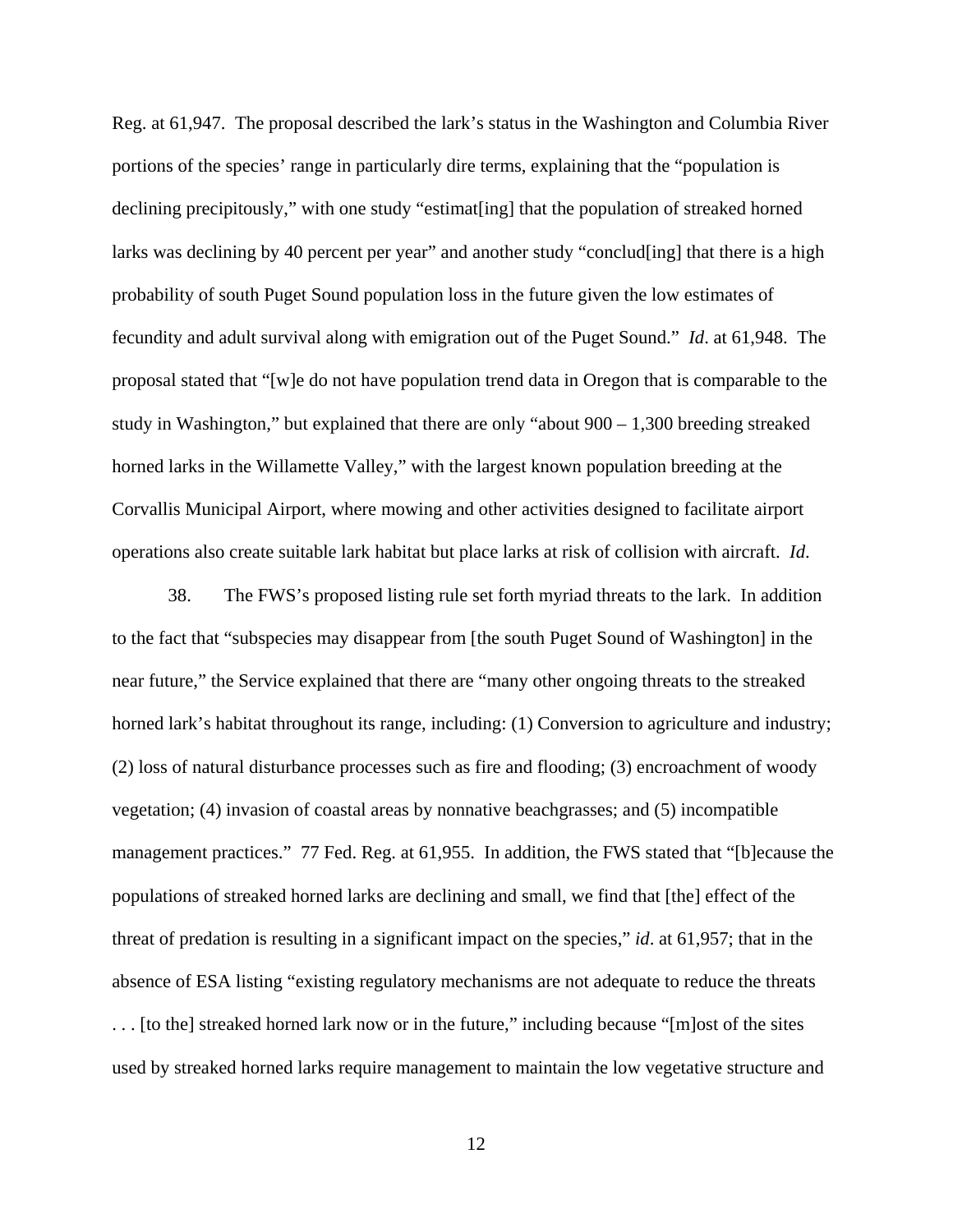open landscape needed by streaked horned larks, although few of the streaked horned lark's breeding or wintering habitats are managed for the conservation of the species," *id*. at 61,962, 61,969; and that the "small, isolated nature of the remaining populations of . . . streaked horned lark increases the species' vulnerability to stochastic (random) natural events" because a "population's small, isolated nature . . . substantially increase[s] the of extirpation from the effects of all other threats, including those addressed in this analysis, and those that could occur from unknown sources." *Id*. at 61,965. The FWS further found that "[g]enetic analysis has shown that streaked horned larks have suffered a loss of genetic diversity due to a bottleneck in population size [], the effect of which may be exacerbated by continued small population size." *Id*. at 61,967.

 39. Despite painting a bleak picture of the lark's current status and myriad threats to its continued existence, the FWS proposed to list the lark as threatened rather than endangered. According to the Service's proposal, a threatened listing was justified because, although the best available science reflects that the "streaked horned larks in Washington would likely become extinct within 25 years," the "population of streaked horned larks in the Willamette Valley of Oregon appears to be more stable . . . [a]lthough streaked horned larks in the Willamette Valley face many of the same threats as populations in Washington," including "small population size, and likely loss of habitat to future development and incompatible management practices . . . ." 77 Fed. Reg. at 61, 970. In addressing whether the anticipated loss of the Washington portion of the lark's range in the foreseeable future means that the lark must at least be considered to be endangered in a "significant portion of its range," 16 U.S.C. § 1532(6), the FWS stated that it had "considered whether threats may be so concentrated in some portion of its range that, if that portion were lost, the entire subspecies would be in danger of extinction." 77 Fed. Reg. at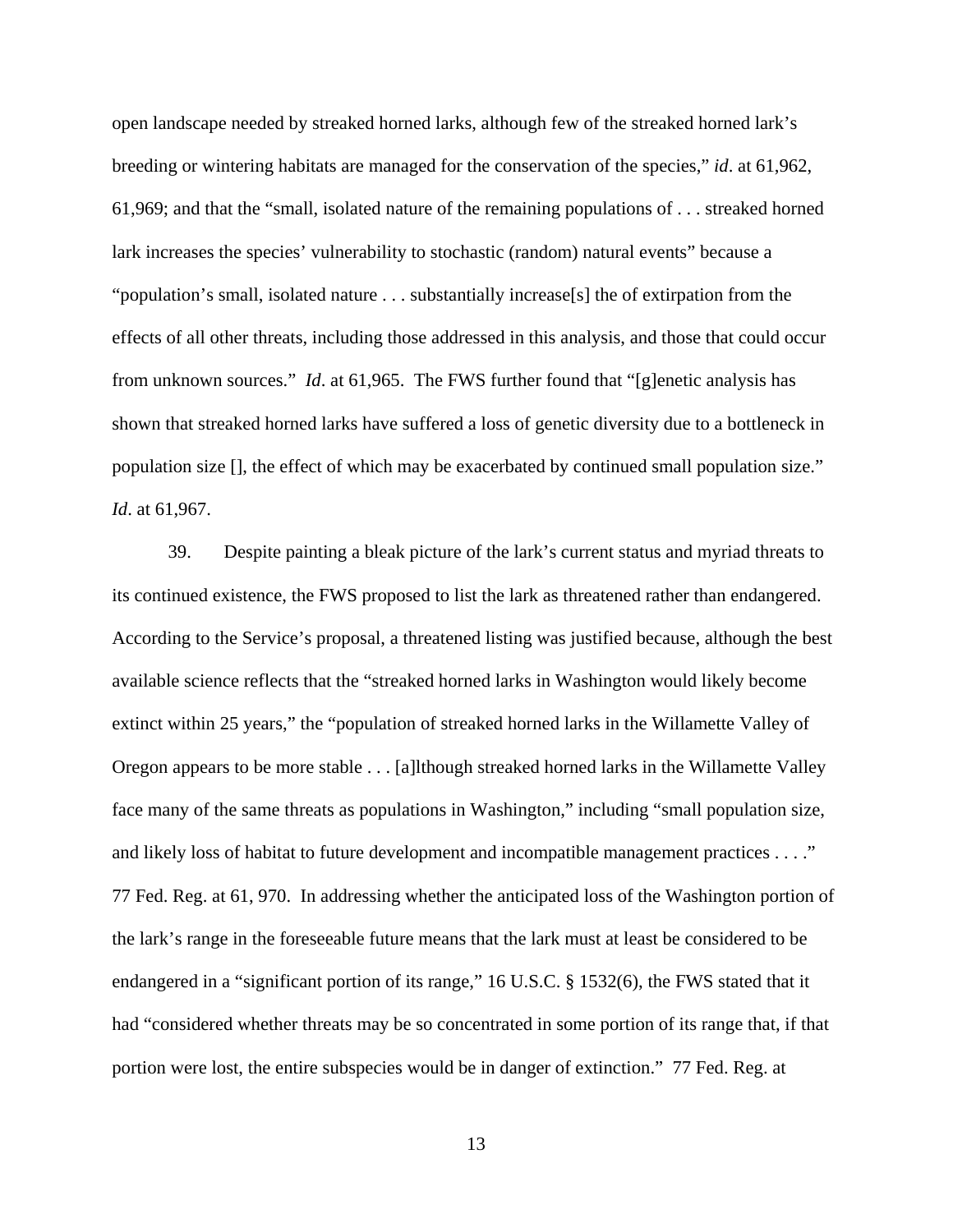61,970-71. In applying that test, the FWS "determined that even with the potential loss of the Washington populations, the relatively larger, more stable population in the Willamette Valley would likely persist," although, at the same time, the Service acknowledged that the "threats to streaked horned larks in Washington and Oregon are apparently similar in nature" and that, "[i]n winter, most of the subspecies congregates in the Willamette Valley, putting it at risk of stochastic events in bad weather years." *Id*. at 61,969-71.

 40. In its proposal, the FWS set forth a non-exclusive list of activities that would potentially result in a violation of the ESA's take prohibition if the lark received the "standard protections for threatened species in the Service's regulations," which provide that threatened species ordinarily benefit from the same prohibitions on take as endangered species. 77 Fed. Reg. at 61,972 (citing 50 C.F.R. § 17.31). Among the activities identified by the Service that "could potentially result in a violation of section 9 of the Act" were the "[u]nauthorized modification of the soil profiles or the vegetation components on sites known to be occupied by . . . streaked horned larks" and the "[d]eposition of dredge materials on occupied streaked horned lark breeding habitats, intentional harassment of species at airports as part of a wildlife hazard reduction program, [and] mowing or burning of occupied species habitats during the breeding season." 77 Fed. Reg. at 61,972.

 41. Rather than apply the "standard protections for threatened species" to the lark, the FWS proposed a "special rule" that the Service asserted was "necessary and advisable to provide for the conservation of the species." 77 Fed. Reg. at 61,972. The proposed special rule provided that "take of the streaked horned caused by restoration and maintenance activities either through agricultural operations or by airports on State, county, private or tribal lands would be exempt from section 9 of the Act." *Id*. The Service also "propose[d] to exempt certain normal farming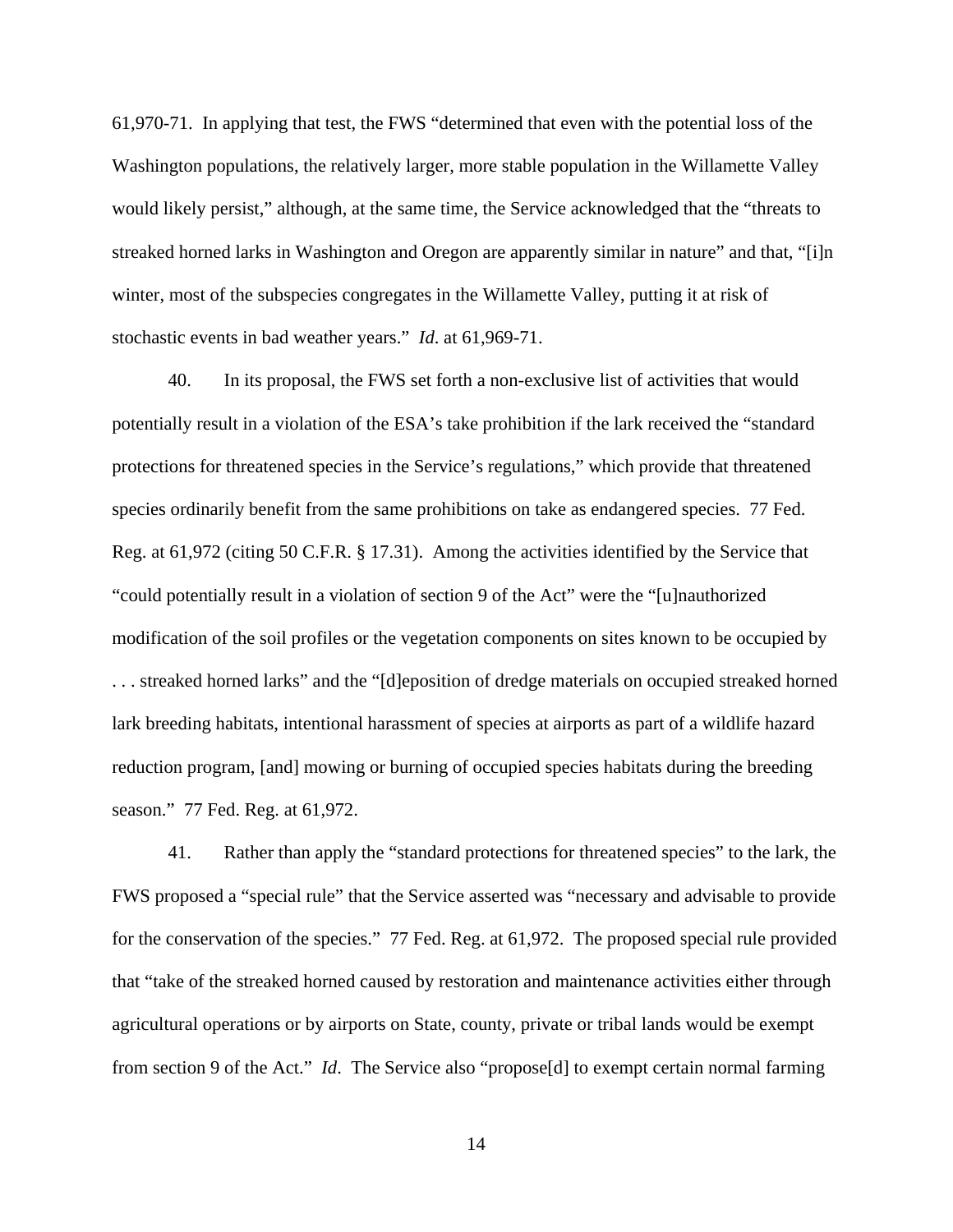or ranching activities, including: grazing; routine fence and structure maintenance, mowing, herbicide use, burning, and other routine activities" described in the proposed rule. *Id*. The FWS stated that the "rule targets these activities to encourage landowners to continue to maintain those areas that are not only important for airport safety and agricultural use, but also provide for the streaked horned lark." *Id*. While acknowledging that "some agricultural activities may harm or kill streaked horned larks," the Service did not explain how exempting all "routine agricultural activities" irrespective of their impact on larks would somehow provide for the "long-term conservation needs of the streaked horned lark" given the Service's finding in the same proposal that the lark's overall conservation status has dramatically declined while these very same "routine" activities have been in place. Nor did the Service explain why it was not at least proposing that modest limitations be placed on the expansive exemptions for agricultural activities, such as restrictions on mowing and other ground-disturbing activities during the breeding and nesting season.

## **Comments Urging that the Lark Be Listed as Endangered and Critiquing the Proposed 4(d) Rule**

42. Commenters on the proposed rule, including a "peer reviewer" selected by FWS itself, urged the FWS to list the lark as endangered and, at the very least, to modify any final 4(d) rule to make it more protective of larks.

43. With regard to the listing proposal, commenters explained that the central premise of the FWS's proposal to list as threatened rather than endangered was the purported stability of larks in the Willamette Valley, but that this premise is contradicted by the best available scientific information. For example, Bob Altman, the American Bird Conservancy's Pacific Northwest Conservation Officer and one of the FWS's hand-selected peer reviewers for the proposed lark listing, explained that there is a "major failure of the Proposed Rule to examine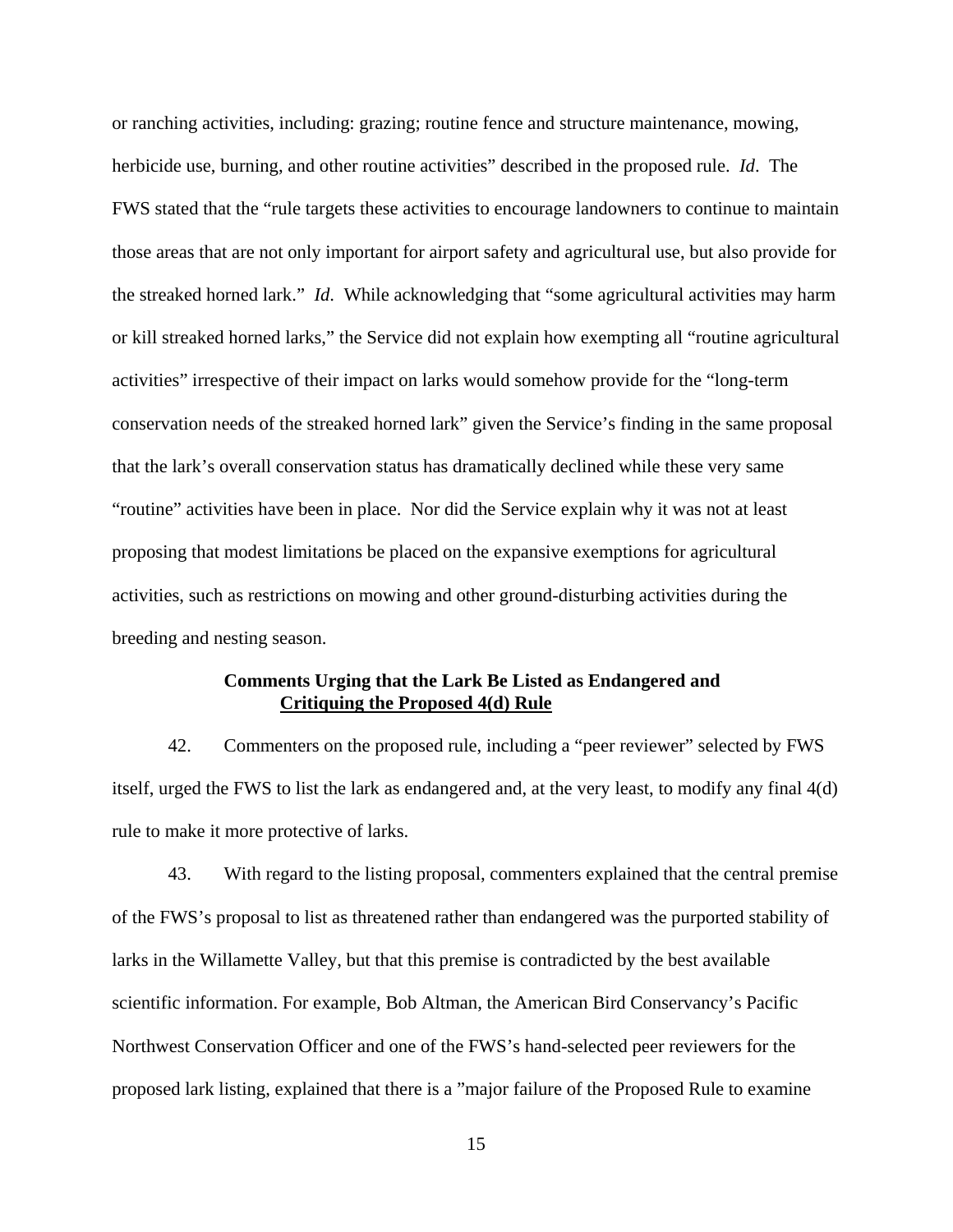and include Breeding Bird Survey (BBS) data" compiled by the United States Geological Survey, and that when such data are considered along with other evidence of population declines and threats in the Willamette Valley, they reflect "declining trends in the Willamette Valley that are substantial (i.e., >5%/year) and significant over the last 40+years." Mr. Altman concluded that the "absence of an examination and summary of the BBS data in the Proposed Rule is highly relevant because the main factor used in the designation of Threatened rather than Endangered status was the perceived stability of lark populations in the Willamette Valley," and that the "combination of precipitous declines reported in the South Puget Sound and Washington Coast/Columbia River [] with significant declines in the Willamette Valley as indicated by the BBS data presented . . . strongly brings into doubt the rationale for considering the lark as Threatened rather than Endangered."

44. Other commenters explained that even aside from the BBS data reflecting declines in the Willamette Valley, the FWS's acknowledgement in the proposed rule of the extremely dire status of the lark in two of three remaining regions where it still exists along with the tiny and hence inherently precarious size of the population in the Willamette Valley clearly supports an endangered listing. For example, the Audubon Society of Portland urged that a "population that has already been extirpated from more than half its range, whose populations continue to contract from both the north and south, which is declining precipitously in two out of three remaining occupied regions, and whose population status in the third region [is] uncertain and highly vulnerable to both foreseeable habitat loss and modification in the near future as well as stochastic events, is in our professional opinion a species that is moving quickly toward extinction and which merits the full protection of the Endangered Species Act with a designation as 'endangered.'"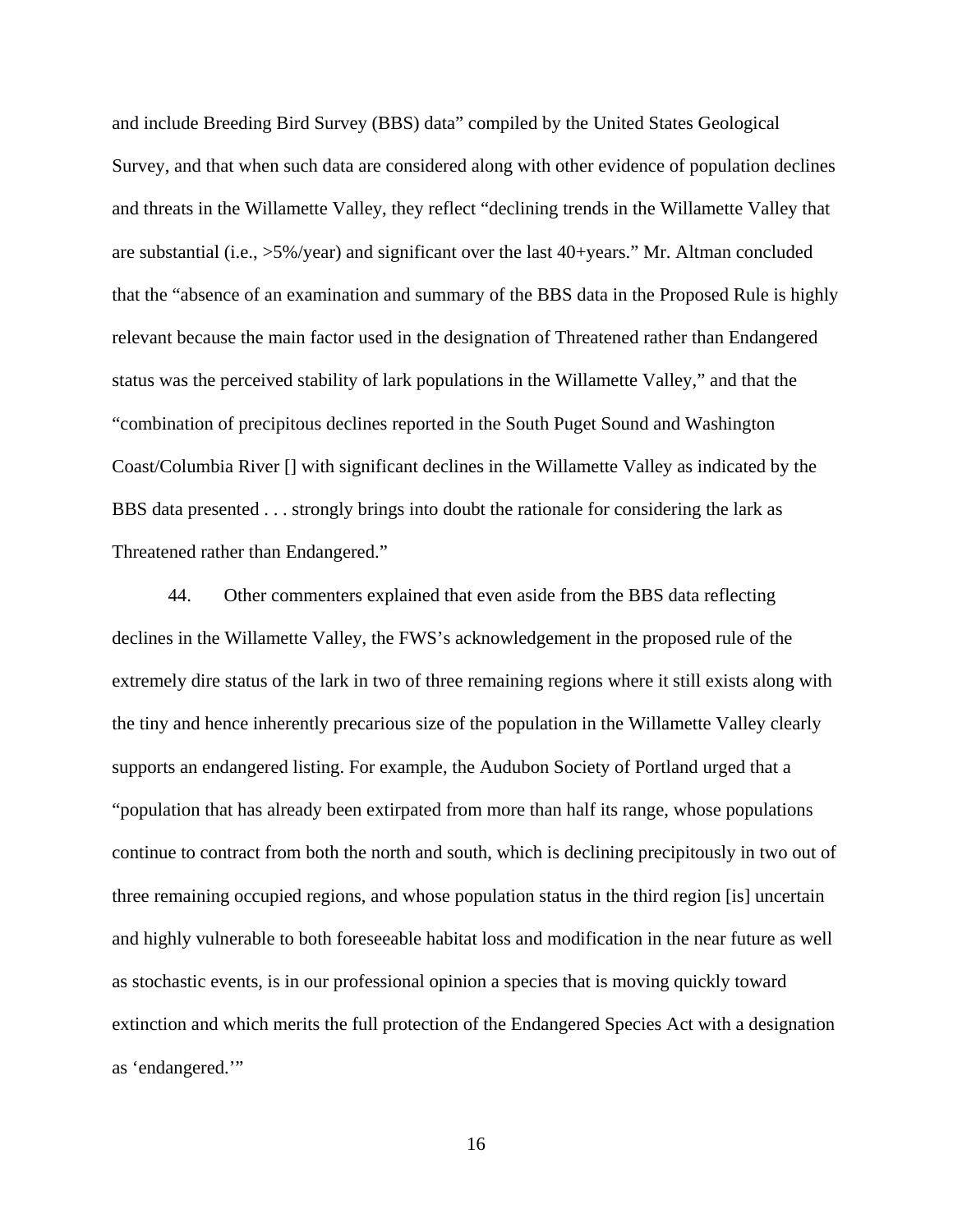45. With respect to the 4(d) rule proposed by the FWS, commenters explained that the proposed exemption for take was so broad and uncircumscribed that, if adopted, it would pave the way for the lark's ongoing deterioration rather than its conservation. Peer reviewer Altman explained that the proposed exemptions from the take prohibition "provides blanket coverage of normal operations and maintenance at airports and on agricultural lands" and that "with approximately 80% of the population (airports and agricultural lands) receiving automatic exemptions from take under the 4d Rule, there are few options to advance conservation through formal agreements with landowners after the bird is listed." Mr. Altman further explained that providing landowners with sweeping exemptions from any take liability without any "conditions of reciprocity for required conservation actions to warrant the exemptions from take"—e.g., commitments to restrict mowing and other especially harmful activities during the lark's breeding and nesting season—"is not a sound approach to conservation" and that this is "especially the case on agricultural lands where highly variable economic factors drive land management changes, which leaves lark conservation as an unknown amid these changes without agreements in place."

 46. In view of the comments received, FWS employees considered making the 4(d) rule more protective of larks by at least taking into consideration the need to protect the species from certain harmful activities during the nesting season. The FWS ultimately rejected that option based on the Service's perception that the agricultural industry would prefer a sweeping 4(d) rule that imposed no restrictions at all on farming operations

 47. In an August 27, 2012 e-mail, FWS biologist Cat Brown advised other FWS employees that a draft of a final 4(d) rule would have provided that "routine ag activities were okay '*when timed to minimize impacts to streaked horned larks during the nesting season*'"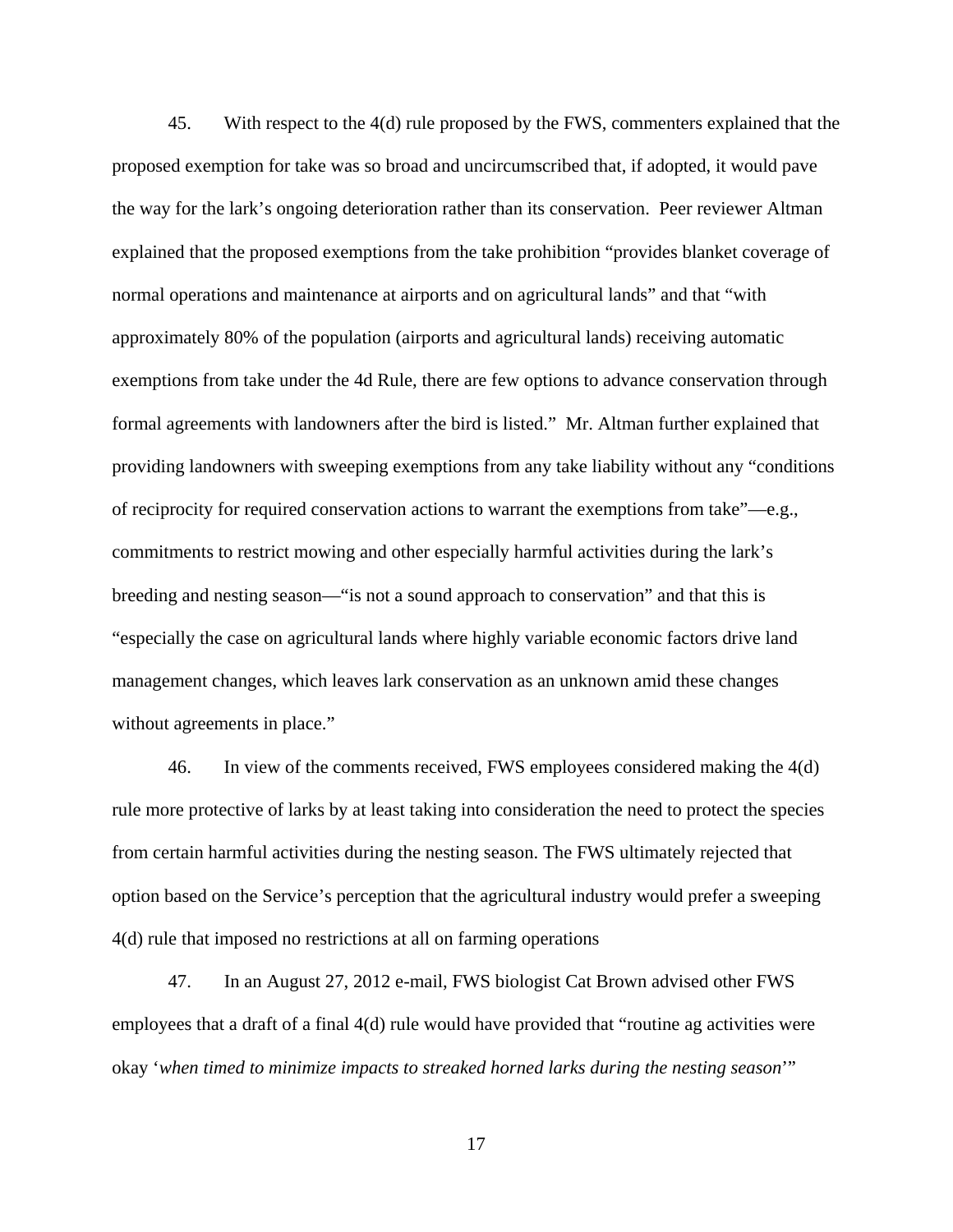(emphasis added) but that this protective language was "deleted" because "[a]s we discussed at our meeting today, this restriction on timing will make the 4(d) rule much less useful or palatable to the ag community in the Willamette Valley."

# **The FWS's Final Decision to List the Lark as Threatened and Issue an Even Less Protective 4(d) Rule than the Service Had Proposed**

48. On October 3, 2013, the FWS published in the Federal Register a final regulation listing the streaked horned lark as a threatened species. At the same time, the Service published a 4(d) rule that not only failed to adopt the timing restrictions urged by commenters, but that was even more sweeping than the proposed rule in authorizing harmful activities that may proceed without any regard to their adverse impact on the lark.

49. In its final listing decision, the FWS reaffirmed the finding in its proposed rule that "streaked horned larks in Washington are declining by 40 percent per year" and that the "south Puget Sound population could become extirpated in the near future," 78 Fed. Reg. at 61,489. With respect to the Willamette Valley, the FWS did not reaffirm the finding in its proposed rule that the population in this area is stable—which was the basis on which the Service proposed to list the lark as threatened rather than endangered. Rather, in light of the BBS and other data brought to the agency' attention following publication of its proposal, the FWS "agree[d] that the streaked horned lark" in the Willamette Valley "has declined and may be continuing to decline," and that "some of the observed declines [in] lark detection in the BBS data are attributable" to a near-total ban on "field burning" imposed by the Oregon legislature  $-$  a ban that is harmful to lark survival because it "render[s] [prairie] habitat unusable for ... streaked horned larks" by facilitating the "invasion by nonnative grasses and woody vegetation . . . ." 78 Fed. Reg. at 61,463, 61,475.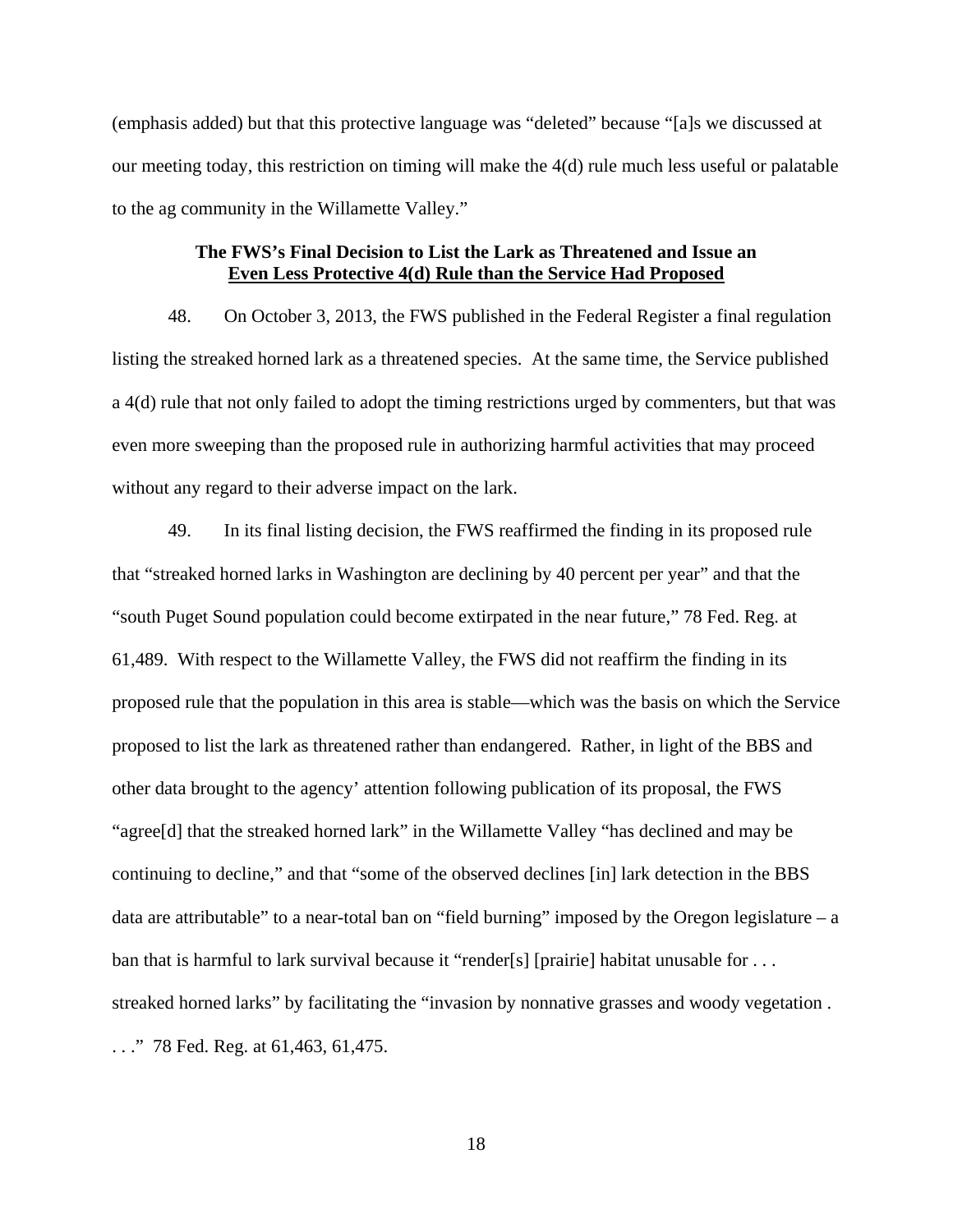50. As in its proposed rule, the FWS's final listing rule delineates a host of threats to the lark's survival throughout its range, including that the "current and ongoing threats to streaked horned lark habitat are resulting in a significant impact to the subspecies and its habitat and will continue into the future," 78 Fed. Reg. at 61,481; that "existing regulatory mechanisms are inadequate to reduce the threats to the . . . lark now or in the future," *id*. at 61,488; that "there are likely to be significant, ongoing threats to the subspecies due to predation, which is the most frequently documented source of mortality for eggs and young," *id*. at 61,496; that "[g]enetic analysis has shown that streaked horned larks have suffered a loss of genetic diversity due to a population bottleneck[], the effect of which may be exacerbated by continued small population size," *id*. at 61,489; and that the "small, isolated nature of the remaining population<sup>[]</sup> of the ... streaked horned lark increases the subspecies' vulnerability to stochastic (random) natural events." *Id*. at 61,491. The Service's final rule explained that, especially during the winter months when the "fewer than 1,600 streaked horned larks rangewide . . . concentrate mainly on the lower Columbia River and in the Willamette Valley," the entire subspecies is subject to "potentially disastrous stochastic events, such as ice storms or flooding, that could kill individuals or destroy limited habitat; a severe weather event could wipe out a substantial percentage of the entire subspecies." *Id.* at 61,492.

 51. Despite finding that the lark is rapidly declining towards extinction in Washington; that the available data also reflect a declining population in the Willamette Valley; that "[s]treaked horned larks face a combination of several high-magnitude threats" which are "immediate, occur throughout the species' range, and are not restricted to any particular significant portion of the range," *id.* at 61,496; and that the "small and declining population of streaked horned larks is certainly at risk of random environmental events that could have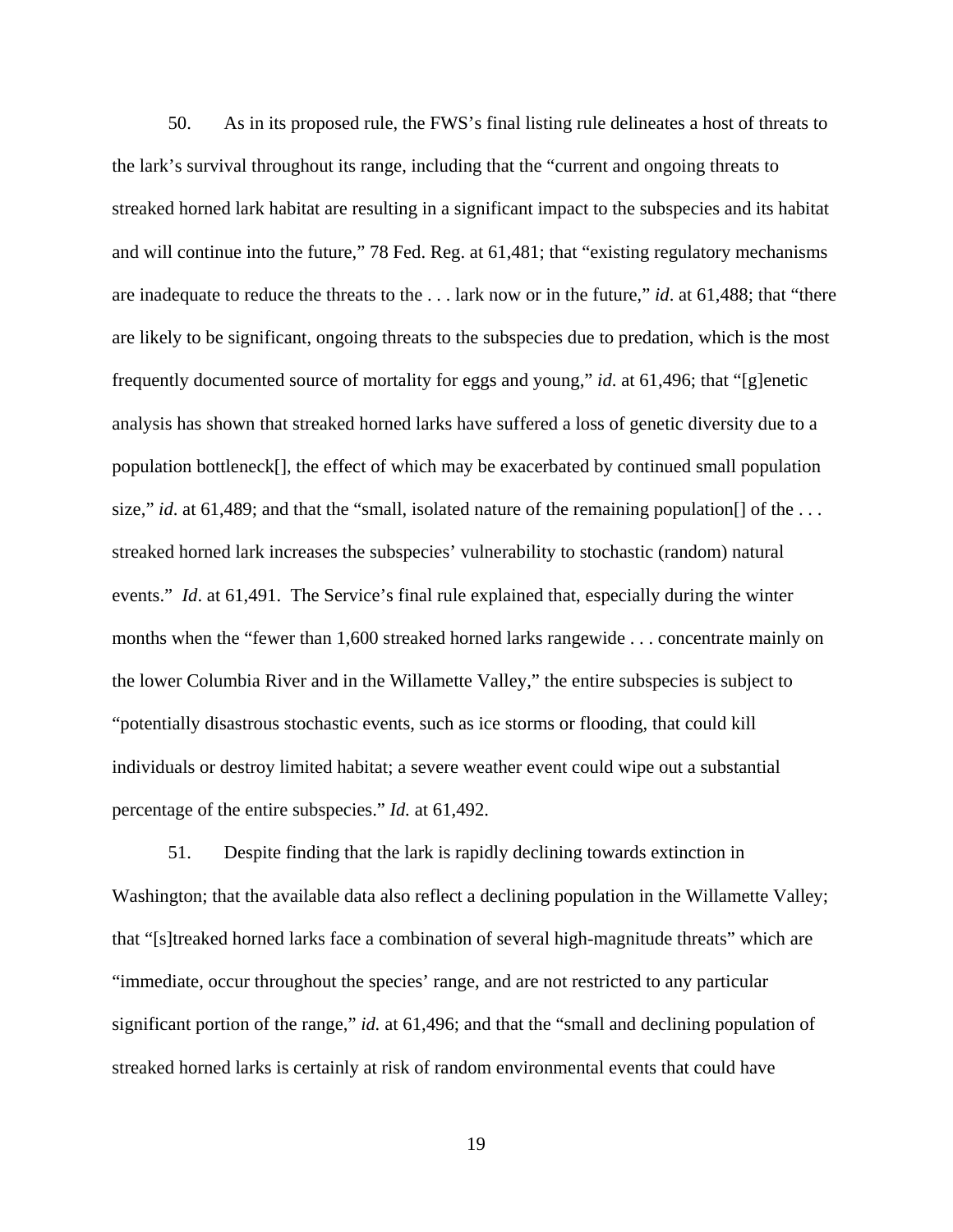catastrophic consequences" for the entire subspecies at any time, *id.* at 61,492, the FWS again concluded that the lark should be listed as threatened rather than endangered. To support that conclusion, the Service asserted that "[w]e do not have information to suggest that the present threats are of such great magnitude that [the] streaked horned lark is in immediate danger of extinction," *id.* at 61,496, but the Service did not explain how that assertion could be reconciled with the extremely precarious status of the tiny population of birds depicted in the final rule and, in particular, with the Service's finding that a stochastic event could decimate the species at any time.

 52. While acknowledging that the streaked horned lark in Washington is "declining by 40 percent per year" and citing studies concluding that "these populations have reached a point where they are declining towards extinction," the FWS nonetheless found that the lark is not even endangered in a "significant portion of its range." 78 Fed. Reg. at 61,498. The Service reached that conclusion by "consider[ing] whether threats may be so concentrated in some portion of [the lark's] range that, if that portion were lost, the entire subspecies would be in danger of extinction." *Id.* "In applying this test," the FWS "determined that even with the potential loss of the Washington populations, the relatively larger[] population in the Willamette Valley of Oregon would likely persist"; therefore, the subspecies is presently not in danger of extinction, and therefore does not meet the definition of an endangered species under the Act." *Id.* The Service did not reconcile its assertion that the population in the Willamette Valley "would likely persist" with its acknowledgement of evidence that the population is declining, or with the agency's recognition that small concentrated populations are at enormous ongoing risk from stochastic events. Nor did the Service explain why a species must be at risk of extinction everywhere in its range in order to be considered endangered in a "portion" of its range, or why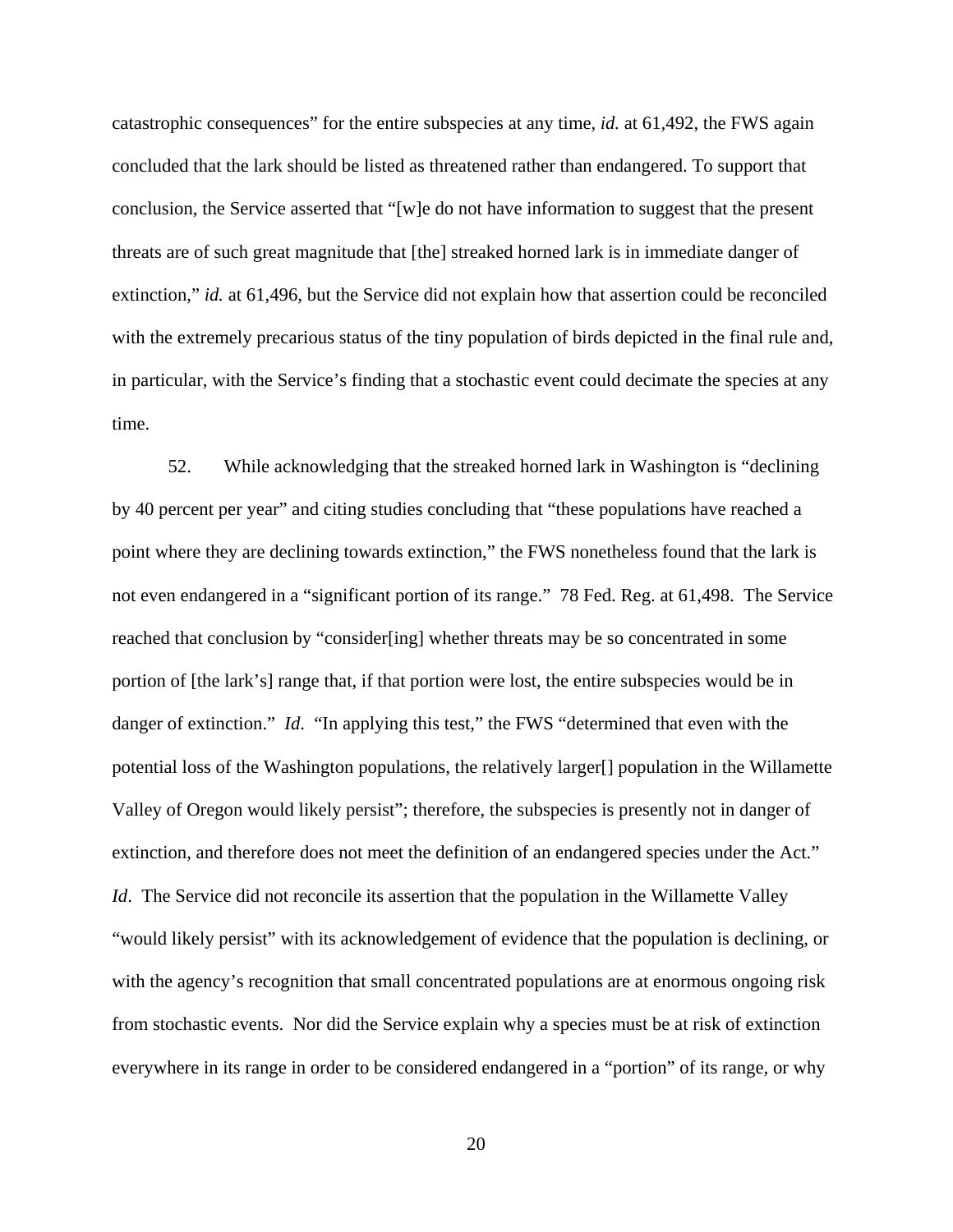such a test for endangered status does not effectively read the "significant portion of its range" language out of the ESA.

 53. In its final 4(d) rule, the FWS provided that "[i]ncidental take of streaked horned larks will not be a violation of section 9 of the Act, if the incidental take results from accepted agricultural (farming) practices implemented on farms consistent with State laws on non-Federal lands." 78 Fed. Reg. at 61,503. This sweeping exemption for all "accepted" agricultural practices "applies only to the Willamette Valley in Oregon because there is no record of the streaked horned lark utilizing agricultural lands in Washington State, despite thorough surveys by" the Washington Department of Fish and Wildlife—i.e., the broad 4(d) exemption applies everywhere larks actually use any agricultural lands. *Id*. at 61,473. Under the rule, "[a]ccepted agricultural (farming) practices include, but are not limited to" all "[p]lanting, harvesting, rotation, mowing, tilling, discing, burning, and herbicide application of crops"; "transportation activities"; "[l]ivestock grazing according to normally acceptable and established levels"; and "[m]aintenance of irrigation and drainage systems." 78 Fed. Reg. at 61,503.

 54. Although, in issuing its listing and 4(d) rules, the FWS recognized that activities such as burning and mowing of lark habitat may be beneficial and not harmful to the species only when "timing restrictions are observed," 78 Fed. Reg. at 61,474—because engaging in such activities during the active breeding and nesting season destroys nests, kills young birds, displaces adults, and "pose<sup>[s]</sup> a threat to the subspecies," *id*. at 61,478—the Service's final 4(d) does not require that any such restrictions be followed in order for farming practices to be exempted from the section 9 prohibition on take. As a result, throughout the Willamette Valley, and notwithstanding the FWS's listing of the lark as a threatened species including, specifically, because of unrestricted agricultural practices in occupied lark habitat, the 4(d) rule means that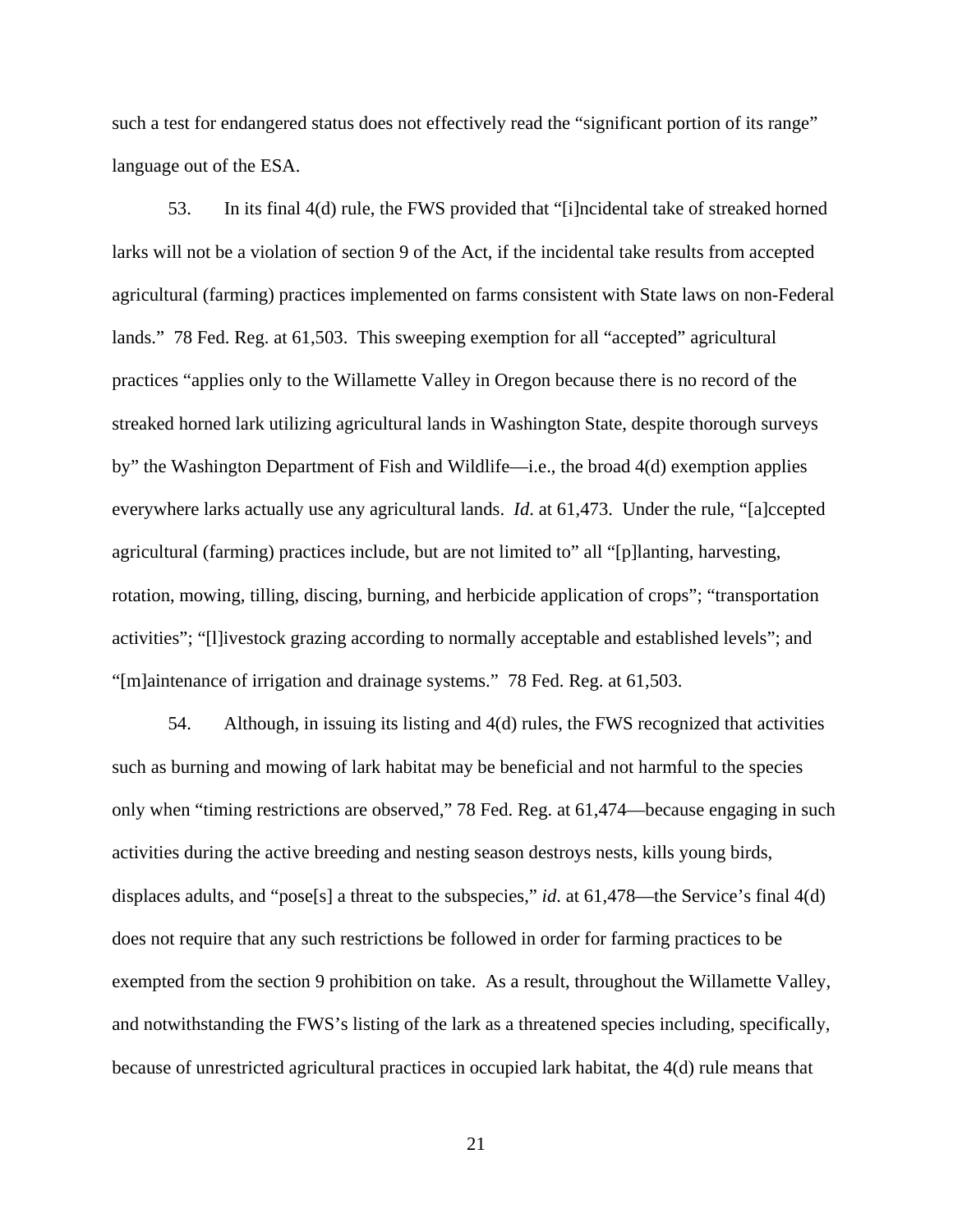agricultural activities may crush, burn, and otherwise destroy active nests and chicks and kill, injure, and displace breeding adults without incorporating any measures or precautions at all to avoid, minimize, or mitigate impacts on the subspecies.

 55. The FWS "acknowledge[d] that the activities covered by in the 4(d) rule are broad" but stated that it "believe[s] that such a special rule will promote the conservation efforts and private lands partnerships critical for species recovery." 78 Fed. Reg. at 61,464. The Service did not explain how a wholesale exemption from section 9 liability in the absence of any conditions designed to limit burning, mowing, and similar activities in the breeding and nesting season would promote conservation efforts on agricultural lands. In addition, while stating that the special rule was intended to "discourag[e] conversions of the agricultural landscape into crops or other lands unsuitable for the streaked horned lark," *id*. at 61,464, the FWS provided no evidence demonstrating that the adoption of restrictions on burning, mowing, and similar activities in the breeding and nesting season would result in landowners converting occupied lark habitat to "lands unsuitable" for the lark—conversions that would themselves violate the ESA's take prohibition in the absence of FWS authorization for such activities.

56. In addition to broadly exempting agricultural activities from the take prohibition, the section 4(d) rule also exempts activities and impacts at airports, including activities designed to deter birds and other wildlife from using the airport as habitat, as well as incidental take caused by accidental aircraft strikes at airports on non-federal land. 78 Fed. Reg. at 61,503.

# **CLAIMS FOR RELIEF CLAIM ONE**

# **Violations of the ESA and APA in Failing to List the Streaked Horned Lark As an Endangered Species**

57. Defendants' refusal to list the streaked horned lark as an endangered species based on the lark's status in all or a significant portion of its range is unlawful because it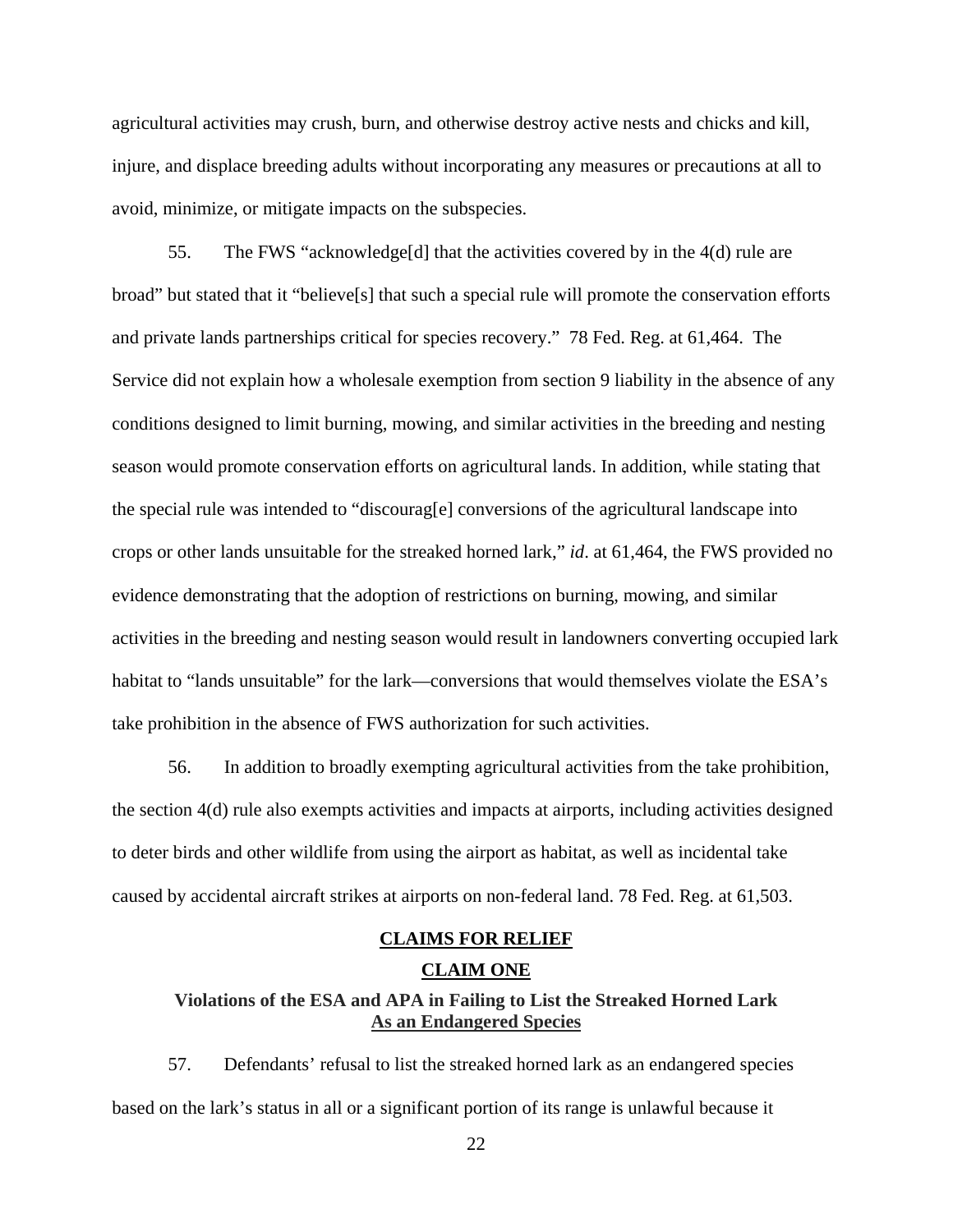contravenes the ESA's statutory definition of an endangered species and renders the phrase "significant portion of its range" in that definition meaningless; disregards the best available scientific data regarding the status of, and imminent threats to, the lark; fails rationally to apply the five statutory listing factors to the available data; contradicts the FWS's own recognition that the lark in fact faces an imminent risk of extinction throughout all or at least a significant portion of its range; and was improperly motivated by Defendants' desire to issue a section 4(d) rule broadly exempting activities impacting the lark from the section 9 take prohibition. Accordingly, Defendants' listing of the lark as threatened rather than endangered violates the ESA and is arbitrary, capricious, an abuse of discretion and not in accordance with law in violation of the APA, 5 U.S.C. § 706(2).

#### **CLAIM TWO**

## **Violations of the ESA and APA in Issuing the Section 4(d) Rule**

58. The final 4(d) rule for streaked horned larks is unlawful because the rule, and especially the sweeping exemption for agricultural activities in the Willamette Valley, is not "necessary and advisable for conservation" of the lark. 16 U.S.C. § 1533(d). The best available data as set forth by the FWS itself reflects that authorizing activities such as mowing, burning, and similar activities without providing for any restrictions during the nesting and breeding season will not only fail to conserve larks but will have the opposite effect on species survival and recovery. By unconditionally exempting from the ESA's take prohibition the very activities that have contributed to the lark's imperiled status, including in the Willamette Valley, the FWS irrationally eliminated any incentive for agricultural and other interests to take the needs of the lark into consideration in their routine activities, particularly during the breeding and nesting season, and the Service did so in the absence of any evidence that such a broad exemption is